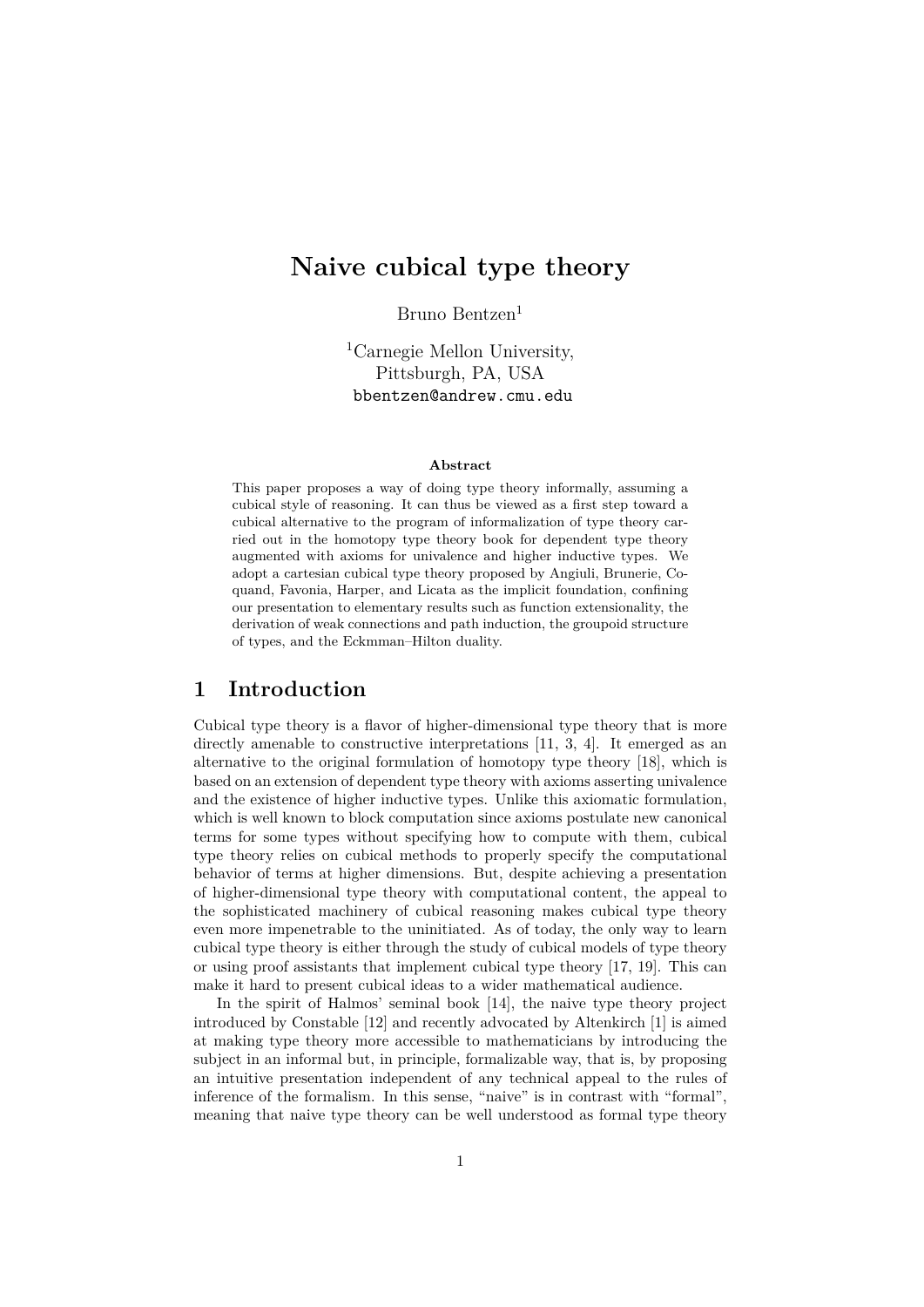#### 2 Bruno Bentzen

approached from a naive perspective [14, 12]. Ideally, it should be possible to make a naive type theory formally precise. This means that underlying a naive type theory one should always be able to find an implicit formal system made up of structural rules, rules of equality, type former rules like formation, introduction, elimination, and computa[tion](#page-28-2), [an](#page-28-3)d other rules defining a collection of types, their terms, and equality conditions. The point here is that we can almost always forget about those technicalities when assuming the naive point of view, according to which a type theory is viewed as an intuitive semantics rather than a body of axioms and rules of inference.

For higher-dimensional type theories in particular, adopting such a naive approach amounts to developing an informal but rigorous explanation of typetheoretic reasoning at higher dimensions. This is an important enterprise that can be expected to provide at least two major benefits:

- (1) If higher-dimensional type theory is to be taken seriously as a foundation for mathematics or research program, then, it should be accessible with a minimum of logical formalism to nonexperts.
- (2) Pen-and-paper proofs given in a homotopically-inspired informal language for mathematics could be more closely related to practices of working mathematicians such as the identification of isomorphic structures. Moreover, proof mechanization might require significantly less effort, as type theory is the basis of several proof-assistants.

For homotopy type theory, as originally formulated, this informalization was accomplished in the canonical book on the subject [18], in which the theory is systematically developed from scratch with the use of language and notation that are similar to that of ordinary mathematics, but without making precise reference to the axioms or rules of inference that establish the formal system. Put differently, the so-called homotopy type theory [bo](#page-29-0)ok [18] develops a naive type theory, a rigorous style of doing everyday mathematics informally assuming homotopy type theory as the underlying foundation, which is then used to give informal proofs of theorems from various areas of mathematics, such as logic, set theory, category theory, and homotopy theory through[out](#page-29-0) the book.

This paper can be viewed as an initial effort to introduce readers to the naive way of doing cubical type theory in an analogous manner. Thus, the main goal here is to propose a naive presentation for cubical type theory that has a comparable degree of rigor, while also highlighting the distinctive aspects of the cubical approach to higher-dimensional type theory by means of proofs of some elementary results. For that reason, the reader may notice that, in this paper, arguments by the principle of path induction, which is used in homotopy type theory as the elimination rule for the path type [18, §1.12], are almost completely ignored in favor of purely cubical arguments. This often results in diagrammatic proofs that are conceptually simpler, cubically speaking, but may require more ingenuity. Now, considering that cubical type theory comes in many different forms, depending on the structure one i[mp](#page-29-0)oses on the cube category the framework is built on, we should emphasize that our naive presentation is founded on cartesian cubical type theory [3], a formal theory developed by Angiuli, Brunerie, Coquand, Favonia, Harper, and Licata based on the cartesian cube category, that is, the free category with finite products on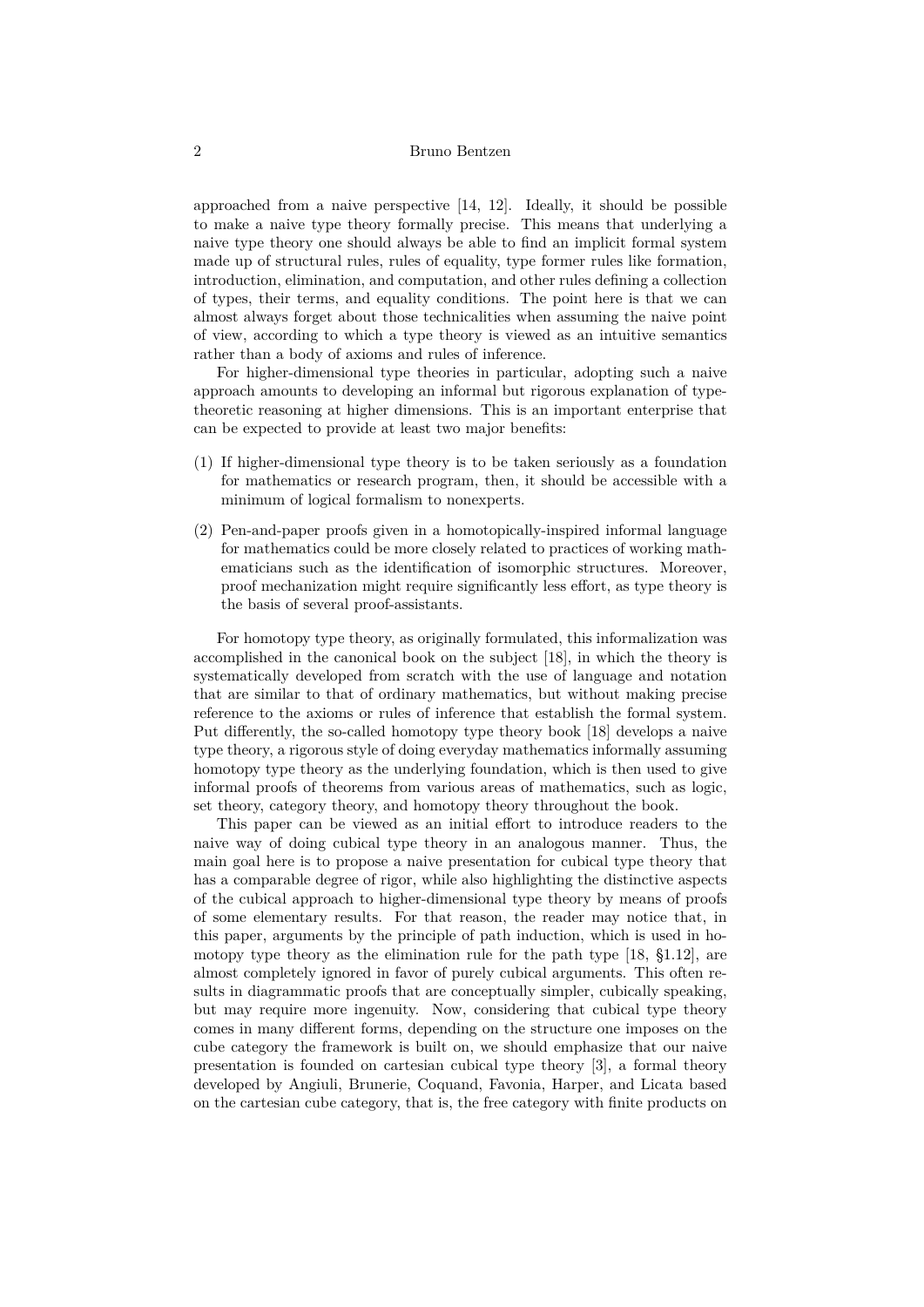an interval object [5], a category of cubes which has faces, degeneracies, symmetries, diagonals, but no connections or reversals—unlike the De Morgan cube category and the cubical type theories based on this structure [11, 13].

The remainder of this paper is organized as follows: in the next section, a short introduction [to](#page-28-4) cubical type theory from the naive point of view is given and its semantics is described informally. Then, Kan operations are discussed in some detail. Next, we derive weak connections and give in[for](#page-28-0)[mal](#page-28-5) proofs of the groupoid structure of types. Subsequently, we consider dependent paths and heterogeneous composition. Finally, proofs of path induction and the Eckmann– Hilton duality are presented, followed by a section containing some final remarks. This paper is intended to be self-contained, but we assume throughout some general familiarity with the concepts of homotopy type theory.

## **2 The cubical point of view**

Naive cubical type theory is the idea that cubes are the basic shapes used to characterize the structure of higher-dimensional mathematical objects. It is, however, grounded on the same homotopical intuition [6, 20] which regards a type *A* as a space, a term  $a : A$  as a point of the space *A*, a function  $f : A \rightarrow B$ as a continuous map, a path  $p$ :  $\mathsf{path}_A(a, b)$  as a path from point  $a$  to point  $b$ in the space  $A$ , a universe type  $U$  as a space, the points of which are spaces, and a type family  $P: A \to U$  as a fibration. Like homot[op](#page-28-6)[y ty](#page-29-3)pe theory, spaces are understood purely from the point of view of homotopy theory, meaning that homotopy equivalent spaces are equal up to a path.

The distinctive cubical perspective of type theory starts with the consideration of an abstraction of the unit interval in the real line, that is, a space consisting of only two points, 0 and 1, which we call the *interval type* I. Thus, an interval variable  $i: \mathbb{I}$  is a type-theoretic abstraction of the idea of a point varying continuously in the unit interval. Traditionally, a path in a topological space is a continuous function from the unit interval. This point-set topological description is generalized in cubical type theory in the sense that we represent paths as functions out of the interval. As will be discussed in the remainder of this section, this change of perspective regarding paths is the key ingredient that allows us to visualize them as abstract cubes in higher dimensions.

### **2.1 The type of paths**

<span id="page-2-0"></span>It is useful to have a type of paths. Certainly, the most obvious way of obtaining such a type is to use the function type itself. We shall often refer to the type of functions from the interval  $\mathbb{I} \to A$  as the *line type*, and call its terms lines. It is convenient to work with paths with arbitrary endpoints using line types, but as soon as we start considering paths from a particular point to another point, the limitations of this strategy begin to become apparent. In order to better deal with paths with fixed endpoints, we need a slightly more sophisticated variant of the function type called the *path type*, an internalization of functions from the interval that makes their endpoints fully explicit. Hence given any type  $A: U$ and terms  $a, b : A$ , we can form the type of paths starting from  $a$  to  $b$  in  $A$ , which we denote by  $\text{path}_A(a, b)$  and call the path type of *A* and *a* and  $b$ <sup>1</sup>.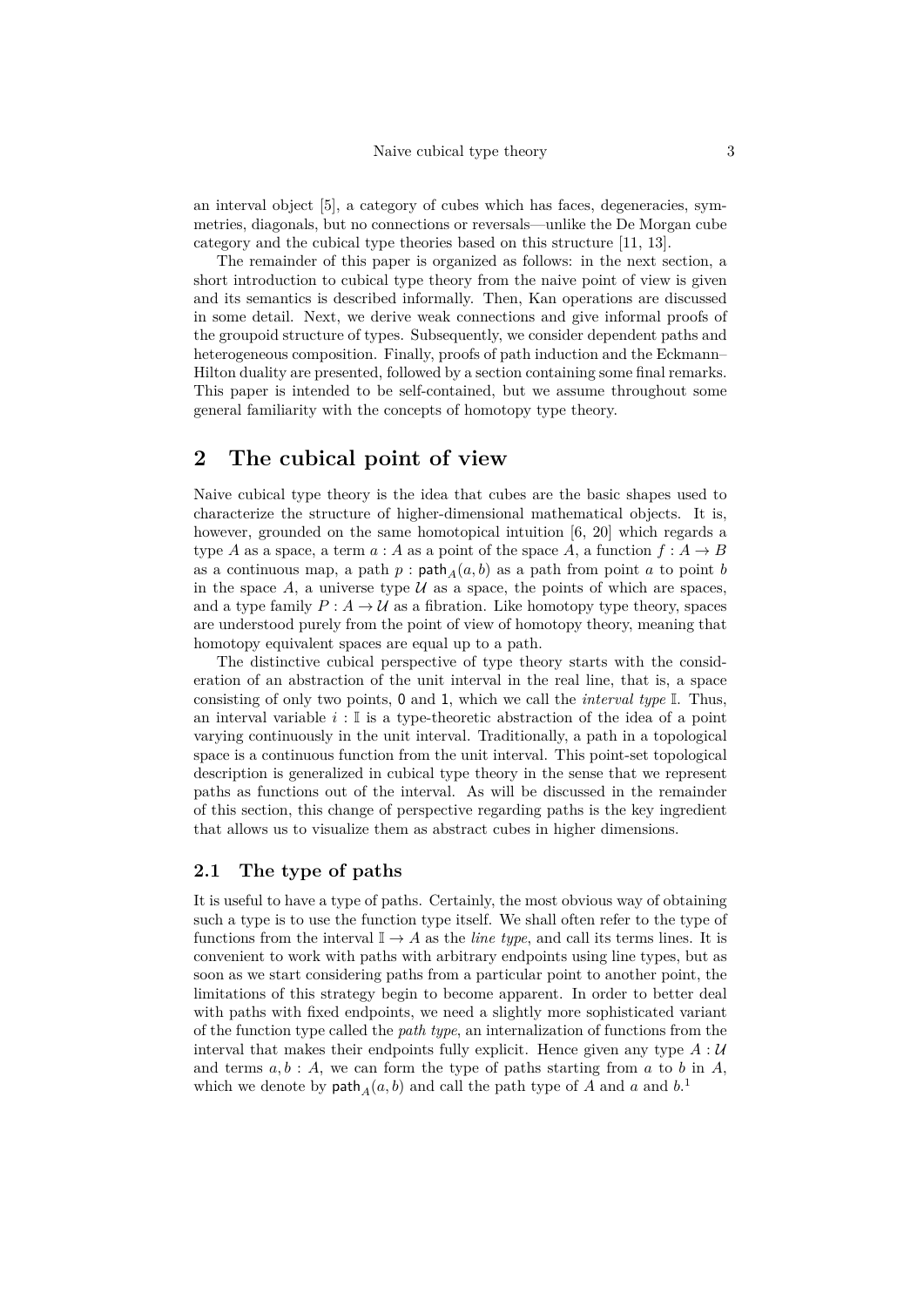#### 4 Bruno Bentzen

What can we do with paths in the path type? Given a path  $p : \text{path}_A(a, b)$ and an interval variable  $i: \mathbb{I}$ , we can apply the path to obtain a term of the type *A* depending on *i*, denoted  $p(i)$  and called the value of *p* at position *i*. Moreover, applying a path to one of the interval endpoints should result in the corresponding endpoint of the path. This means that for every term *p* : path<sub> $A$ </sub> $(a, b)$  the following endpoint equalities hold definitionally:

$$
p(0) \equiv a : A
$$
 and  $p(1) \equiv b : A$ .

The canonical way to construct paths is by abstraction: given a term *a* : *A* which may depend on  $i : \mathbb{I}$ , we write  $\lambda i.a$  to indicate a path from  $a[0/i]$  to  $a[1/i]$ in *A*, where, by convention, the scope of the binding  $\lambda$ − extends over the entire expression to its right unless otherwise noted by the use of parentheses.

It should come as no surprise that paths require equalities similar to those common for functions in the lambda calculus. More specifically, when a path abstraction term is applied to an interval point, we require a computation that plays the role of *β*-reduction:

$$
(\lambda i.a)(j) \equiv a[j/i].
$$

We also expect that "every path is a path abstraction", the uniqueness principle for the path type, meaning that we also consider the following *η*-expansion rule:

 $p \equiv \lambda i.(p(i))$  (when *i* does not occur in *p*).

This identifies any path *p* with the "path that applies *p* on the interval", thus endowing paths with an extensional aspect. The use of this equality is crucial to the derivation of path induction in §6.1.

### **2.2 How we should think of paths**

The use of diagrams will play a key rol[e in](#page-22-0) our visualization of paths, for many cubical type-theoretic problems can be rigorously stated and solved using diagrammatic arguments. How should we think of paths cubically? This view follows naturally from the conception of paths as functions from the interval and the homotopical intuition. First of all, we visualize a term *a* : *A* as a point:

*· a*

In the first dimension we think of a term  $p : \mathbb{I} \to A$  as a path from the point  $p(0)$ to the point  $p(1)$ . Given an interval variable  $i: \mathbb{I}$ , such a path can be visualized as an abstract line  $p(i)$  in the "direction" *i* that goes from the initial to the terminal point of the path, as shown in the following diagram:

$$
p(0) \xrightarrow{\hspace{1cm}} p(i) \xrightarrow{\hspace{1cm}} p(1) \xrightarrow{\hspace{1cm}} \overrightarrow{i}
$$

Extending the interpretation to higher dimensions, it is natural to think of a function  $h: \mathbb{I} \to \mathbb{I} \to A$  as a homotopy of paths. Such a homotopy consists of two simultaneous continuous deformations and it can be visualized as an abstract square having four paths at each edges, as shown in the following diagram, where the lines  $h(0)$  and  $h(1)$  are the bottom and top faces in the direction *i*, and  $\lambda j.h(j,0)$  and  $\lambda j.h(j,1)$  the left and right faces in the *j*-direction, respectively: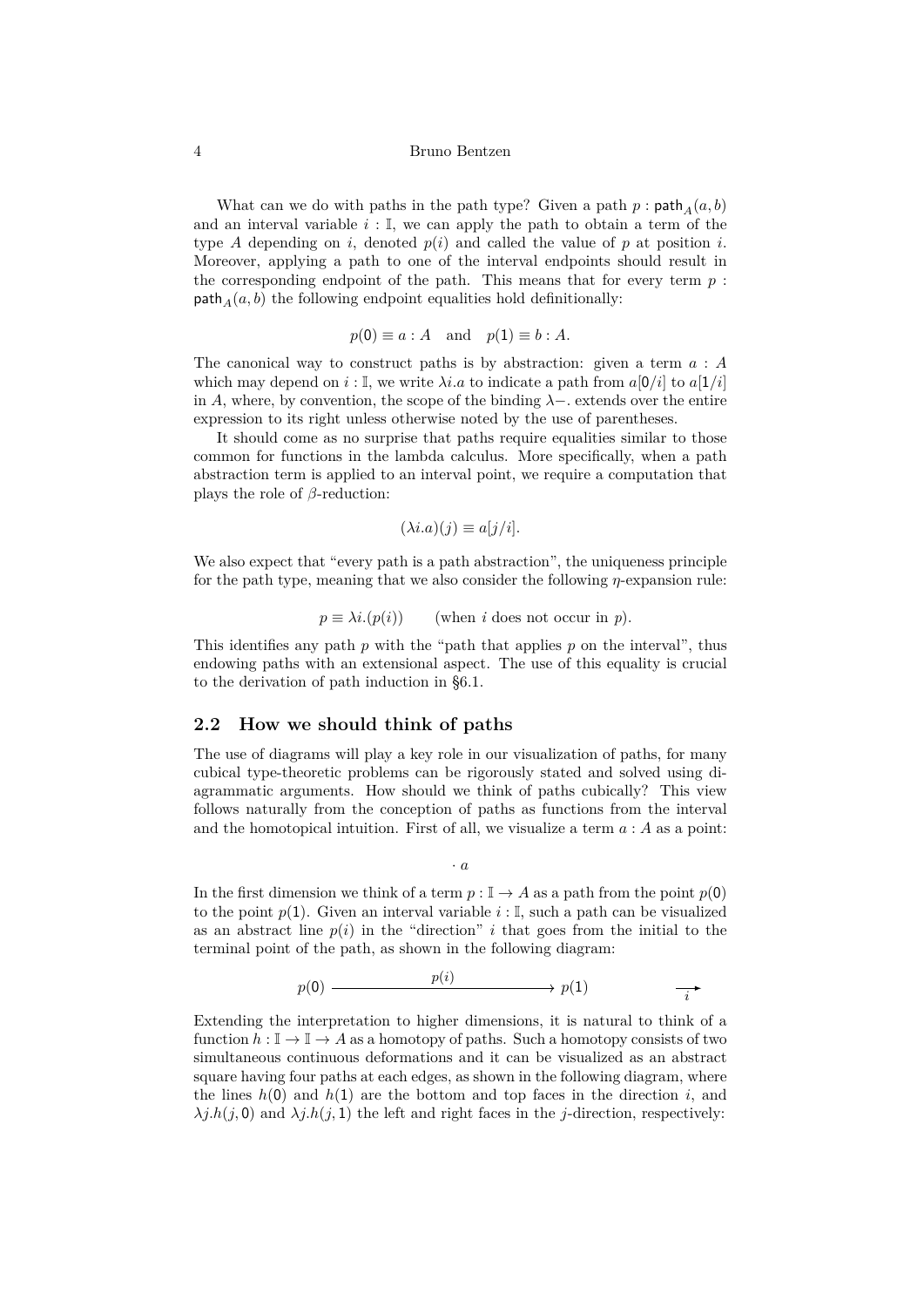

In the third dimension, we consider homotopies between homotopies, which, as expected can be pictured as cubes. It is hard enough to visualize paths at even higher dimensions, but, most certainly, the reader can already guess the general pattern here: at dimension  $n + 1$ , we have  $n + 1$ -dimensional paths, which can be visualized as hypercubes with  $2(n + 1)$  faces formed by *n*-dimensional cubes. Finally, it is worth noting that this cubical structure applies for types  $A: U$  as well, since types are just terms of a type of universes.

#### **2.3 How can we use paths?**

Already at this stage we can see how this novel account of paths as functions out of the interval is a significant departure from the traditional approach taken in homotopy type theory [18], in which the path type is defined as an inductive type generated by a single reflexivity constructor. The following lemmas will serve to show some fundamental differences of the cubical approach.

We start with the fact that a term analogous to this reflexivity constructor is definable by considerin[g co](#page-29-0)nstant functions from the interval, thus providing us a way to trivially regard terms as degenerate paths.

**Lemma 2.3.1.** *For every type A and every a* : *A, there exists a path*

path<sub> $A$ </sub> $(a, a)$ 

*called the reflexivity path of a and denoted* refl*a.*

*Proof.* Suppose that  $i: \mathbb{I}$  is a fresh interval variable. By assumption, *a* does not depend on *i*, meaning that *λi.a* gives us a path starting from *a* to *a* in *A*.  $\Box$ 

Since in the homotopy interpretation we view functions as continuous maps, it is natural to expect that functions preserve paths, as shown in the homotopy type theory book [18, §2.2]. Here we state this property with the following lemma for non-dependent functions:

**Lemma 2.3.2** (Function application [8, 11]). *Given a function*  $f : A \rightarrow B$  *and terms a, b* : *A, we h[ave](#page-29-0) an operation*

$$
\mathsf{ap}_f: (\mathsf{path}_A(a,b)) \to (\mathsf{path}_B(f(a),f(b)))
$$

 $such that$   $ap_f$ ( $refl_a$ )  $\equiv$   $refl_{f(a)}$ .

*Proof.* Given  $p: \text{path}_A(a, b)$  and an interval variable  $i: \mathbb{I}$ , we have  $f(p(i)): B$ , for we can apply  $f : A \to B$  to  $p(i) : A$ . By abstraction, we have a path

$$
\mathsf{ap}_f(p) := \lambda i.f(p(i)).
$$

from  $f(a)$  to  $f(b)$  in *B*, since *p* is a path from *a* to *b*. Moreover, we have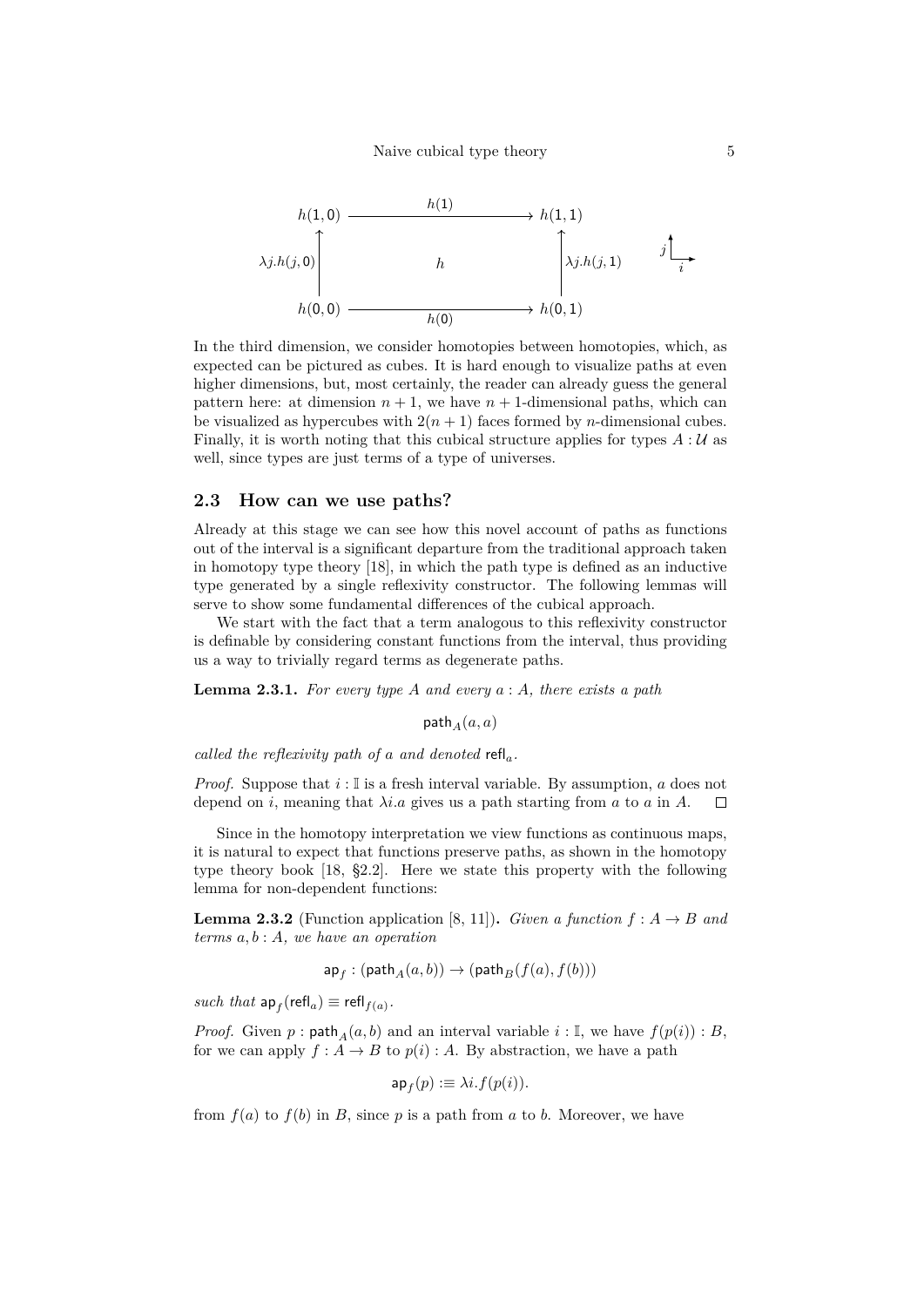$$
\mathsf{ap}_f(\mathsf{refl}_a) \equiv \lambda i. f(\mathsf{refl}_a(i))
$$

$$
\equiv \lambda i. f(a)
$$

$$
\equiv \mathsf{refl}_{f(a)}
$$

as requested.

We note that ap behaves strictly functorially in the sense that the following are definitional equalities for identity functions, compositions of functions, and constant functions [8, 11]:

$$
\begin{aligned} \mathsf{ap}_{id_A}(p) &\equiv p\\ \mathsf{ap}_{f \circ g}(p) &\equiv \mathsf{ap}_f(\mathsf{ap}_g(p))\\ \mathsf{ap}_{\lambda \_a}(p) &\equiv \mathsf{refl}_a. \end{aligned}
$$

In homotopy type theory [18], in which the path type is defined as an inductive family, those equalities only hold up to homotopy.

Another crucial difference is that, with the cubical notion of path, we are able to prove that two pointwise equal functions are equal up to a path. This is known as function extensi[on](#page-29-0)ality, a property that cannot be obtained without the use of axioms in homotopy type theory [18, §2.9,§4.9]. This lack of function extensionality is a common occurrence shared by many intensional forms of dependent type theory (except for observational type theory).

**Theorem 2.3.3** (Function extensionality [[11\]\)](#page-29-0). *Suppose that*  $f, g : \prod_{(x:A)} B(x)$ *are functions. There is an operation*

$$
\mathsf{funext}_{f,g}:\prod_{(x:A)}\mathsf{path}_{B(x)}(f(x),g(x))\to\mathsf{path}_{\prod_{(x:A)}B(x)}(f,g)
$$

<span id="page-5-0"></span>*Proof.* If we are given  $H: \prod_{(x:A)} \text{path}_{B(x)}(f(x), g(x))$  and an arbitrary  $x:A$ , we have a path  $H(x)$  from  $f(x)$  to  $g(x)$  in  $B(x)$ . For  $i : \mathbb{I}$ ,  $H(x)$  at *i* gives a path from  $\lambda x.f(x)$  to  $\lambda x.q(x)$  in  $A \to B$ ,

$$
\lambda i.\lambda x.(H(x)(i)) : \prod_{(x:A)} B(x).
$$

By *η*-conversion, it can be seen that this path goes from *f* to *g*.

 $\Box$ 

## **3 There are enough paths**

So far we have only discussed general properties of paths. However, nothing about what has been said leaves us in a position to transport terms along paths or invert and concatenate paths, to give some examples. Even though compared to homotopy type theory we get closer to the types as spaces intuition in the cubical setting, since paths are viewed as functions out of the interval, this attitude alone cannot provide the required structure to support it. There is even a certain advantage in homotopy type theory because path induction is

 $\Box$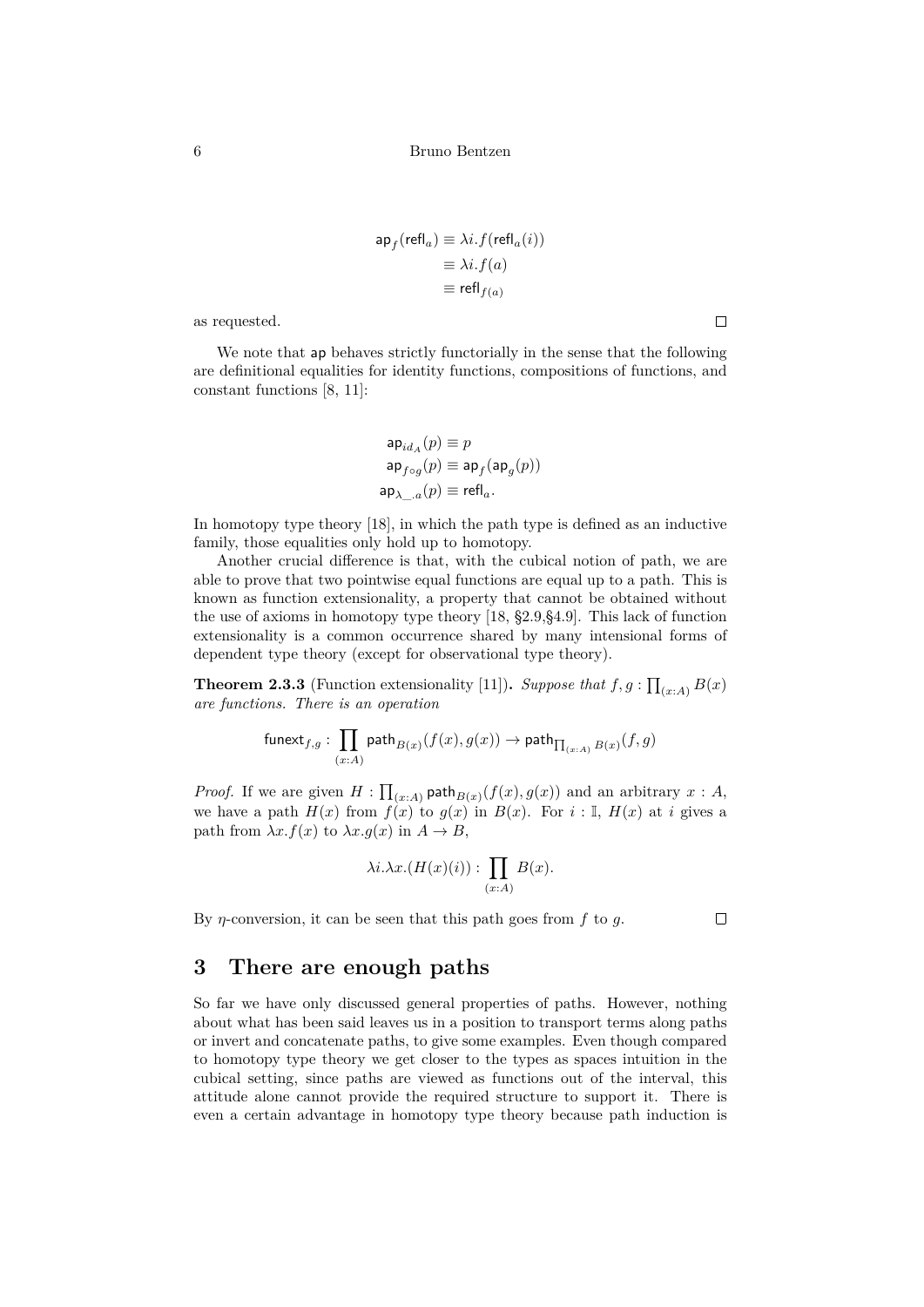accepted as a primitive form of reasoning and all the structure needed to model spaces can be derived from it  $[18, §2]$ . In the end path induction guarantees that everything in homotopy type theory can be interpreted in a model of spaces such as that of Kan simplicial sets, and there is nothing strictly simplicial about the spatial intuition required to do homotopy type theory informally.

In cubical type theory, on t[he](#page-29-0) other hand, the connection between the theory and the intended model of spaces happens at a much higher level, except for the fact that Kan cubical sets are considered instead [11, 3, 4]. So when doing naive cubical type theory it is no longer possible to maintain the same superficial level of intuition because cubical reasoning becomes imperative. In order to properly model spaces in a cubical setting it is therefore unacceptable to rely on this generic homotopy type-theoretic strategy of usi[ng p](#page-28-0)[at](#page-27-0)h [i](#page-28-1)nduction as a fundamental reasoning principle. Instead, to ensure that types have enough structure we impose cubically-inspired primitive operations (Kan operations) such as *transport* and *composition* [3, 4]. They stipulate certain requirements that paths in a type should satisfy, and, to ensure that all terms compute properly, every type must come with its own specific operations, which determine how we should understand a Kan operation on a type in terms of reductions to their constructors or eliminators [\[](#page-27-0)3[\].](#page-28-1) The general aspects of transport and composition are discussed in the remainder of this section.

#### **3.1 Transportation along [pa](#page-27-0)ths**

Transport is a cubical generalization of the transport lemma [18, Lem 2.3.1]. Recall that, due to univalence [21], a principle that characterizes the path space of the universe type  $U$ , a path between types is (equivalent to) a homotopy equivalence between spaces [18]. In the cubical setting, transport states that, given any path between types  $A : \mathbb{I} \to \mathcal{U}$  and any term  $a : A(i)$ , [we](#page-29-0) have a term of the type  $A(j)$ , called the tr[ans](#page-29-4)port of *a* from *i* to *j* along *A*, and denoted by  $a_A^{i \rightarrow j}$ : *A*(*j*). We also require that static transportations have no effect, which means that, when *i* is *j*, we [hav](#page-29-0)e  $a_A^{i \leadsto i} \equiv a$ .

In general, transporting along a degenerate path is not strictly the same as doing nothing, meaning that  $a_{\text{refl}_A}^{i \rightarrow j} \neq a$ . This is in contrast with the transport operation of homotopy type theory [18], in which transportation along reflexivity is taken to be the identity function. The following lemma shows in what sense a generalization of this operation is taking place:

**Lemma 3.1.1.** *Given a type fam[ily](#page-29-0)*  $C: A \rightarrow U$ *, terms*  $a, b: A$  *and a path*  $p:$  path<sub> $A$ </sub> $(a,b)$ *, there is a function* 

$$
p_*: C(a) \to C(b).
$$

*Proof.* Assume we have  $c: C(a)$ . Note first that we have a path of types

$$
D(p) := \lambda i.C(p(i)) : \mathbb{I} \to \mathcal{U}
$$

from  $C(a)$  to  $C(b)$ . The transportation of c from 0 to 1 along  $D(p)$  gives us

$$
c_{D(p)}^{0\rightsquigarrow 1}:C(b)
$$

as desired.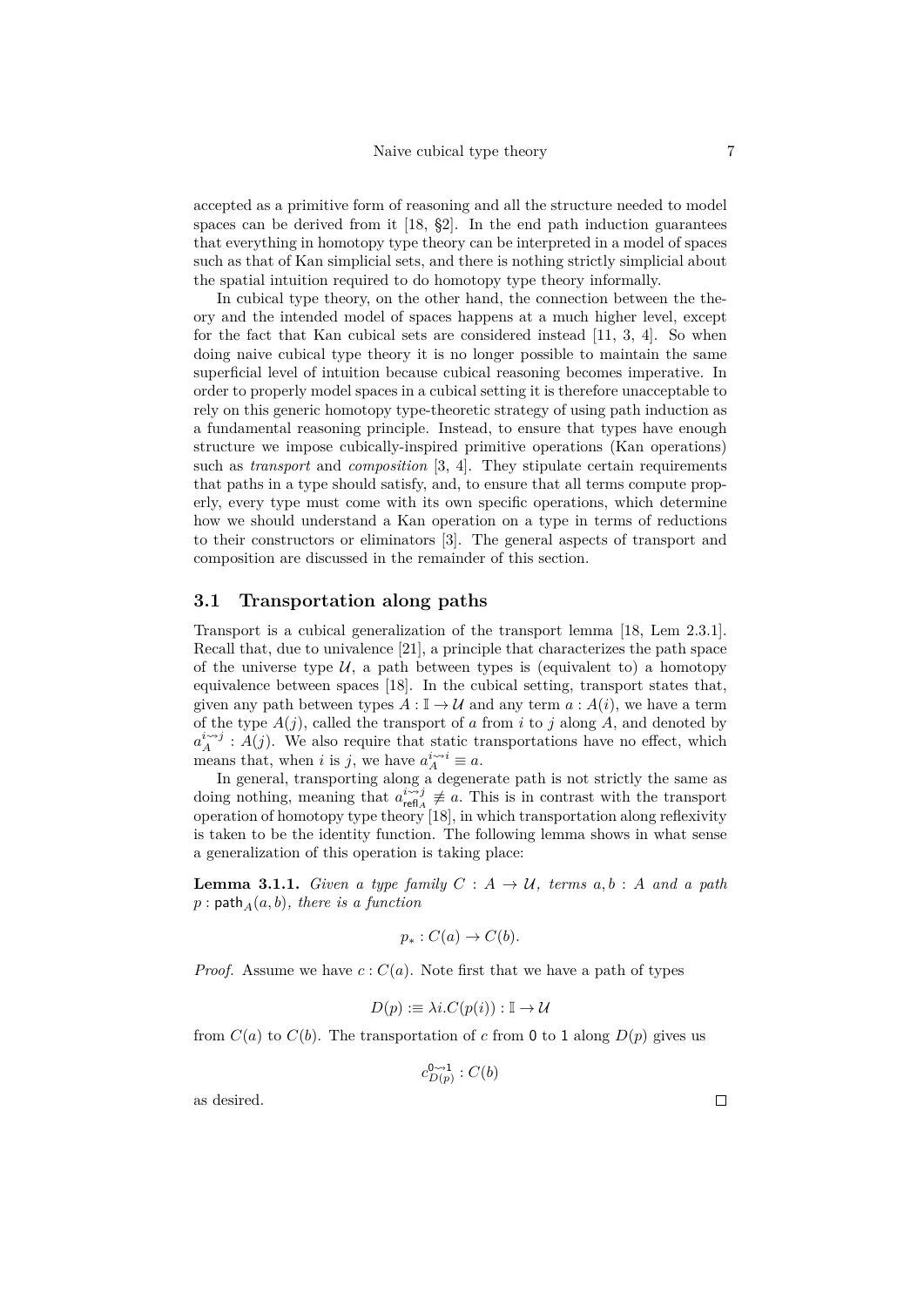Although  $p_*(\text{refl}_a)$  is not the identity function up to definitional equality, this can be shown to be the case up to a path.

#### **Lemma 3.1.2.** For a type family  $C: A \rightarrow \mathcal{U}$  and  $a: A$ , we have a path

$$
\mathsf{path}_{C(a) \to C(a)}((\mathsf{refl}_a)_*, \mathsf{Id}_{C(a)}).
$$

*Proof.* The idea is to use function extensionality. By Theorem 2.3.3, we may assume that  $c: C(a)$ . It remains to find a path from  $(\text{refl}_a)_*(c)$  to *c*. But by definition,  $(\text{refl}_a)_*(c) \equiv c_{\lambda}^{0 \rightarrow 1} c_{(a)}$ . Now fix  $i : \mathbb{I}$ . We observe that  $c_{\lambda}^{i \rightarrow 1} c_{(a)} : C(a)$ , since  $(\lambda \_C(a))(j) \equiv C(a)$  for any  $j : \mathbb{I}$ . But recall that the static transportation  $c^{\mathbf{1}\leadsto\mathbf{1}}_{\lambda_{\text{...}},C(a)}$  has no effect, so this term is definitionally equal to *c*. I[n oth](#page-5-0)er words,  $\lambda i.c^{\lambda\rightarrow 1}_{\lambda C(a)}$  is the path we are looking for.  $\Box$ 

### **3.2 Composition of paths**

<span id="page-7-1"></span>Composition ensures that every open cube in a type can be filled. For example, at dimension one, if we are given adjacent lines  $p, q, r : \mathbb{I} \to A$  such that the initial point of *p* matches the initial point of *q* and the terminal point of *p* matches the initial point of  $r$ , composition provides a new line, the composite, that goes from the terminal point of *q* to the terminal point of *r*.



In fact, composition states more than that. It asserts the existence of the whole square witnessing the filling of the open box (the square in the diagram above). This is called the *filler* of the composition. When *j* is 1, the filler gives us the composite, the missing face of the open box. The remaining faces of the filler are the faces of the open box. So, when  $j$  is 0, the filler equals  $p$  (which we may call the cap of the composition) and when  $i$  is 0 or 1, it will be  $q$  (the left tube) or *r* (the right tube), respectively. More generally, we refer to any open shape satisfying the relevant adjacency conditions as a *composition scenario*.

To illustrate the use of composition, we shall now prove symmetry and transitivity for paths with the definition of inverse and concatenation functions. Let us consider the former first. In cubical type theories based on a De Morgan structure [11, 13], path inversion comes for free with a primitive (strict) reversal operator but in a cartesian account some work needs to be done to derive it from the Kan operations.

**Lemma [3.2](#page-28-0).[1.](#page-28-5)** *For every type A and every a, b* : *A, there is a function*

$$
\mathsf{path}_A(a,b) \to \mathsf{path}_A(b,a)
$$

<span id="page-7-0"></span>*called the inverse function and denoted*  $p \mapsto p^{-1}$ .

*Proof.* Suppose that  $i, j : \mathbb{I}$ . The idea of the following proof is to observe that  $p:$  path<sub>*A*</sub>( $a, b$ ) gives a "line"  $p(j):$  *A* in the *j*-direction from *a* to *b* in *A*. Since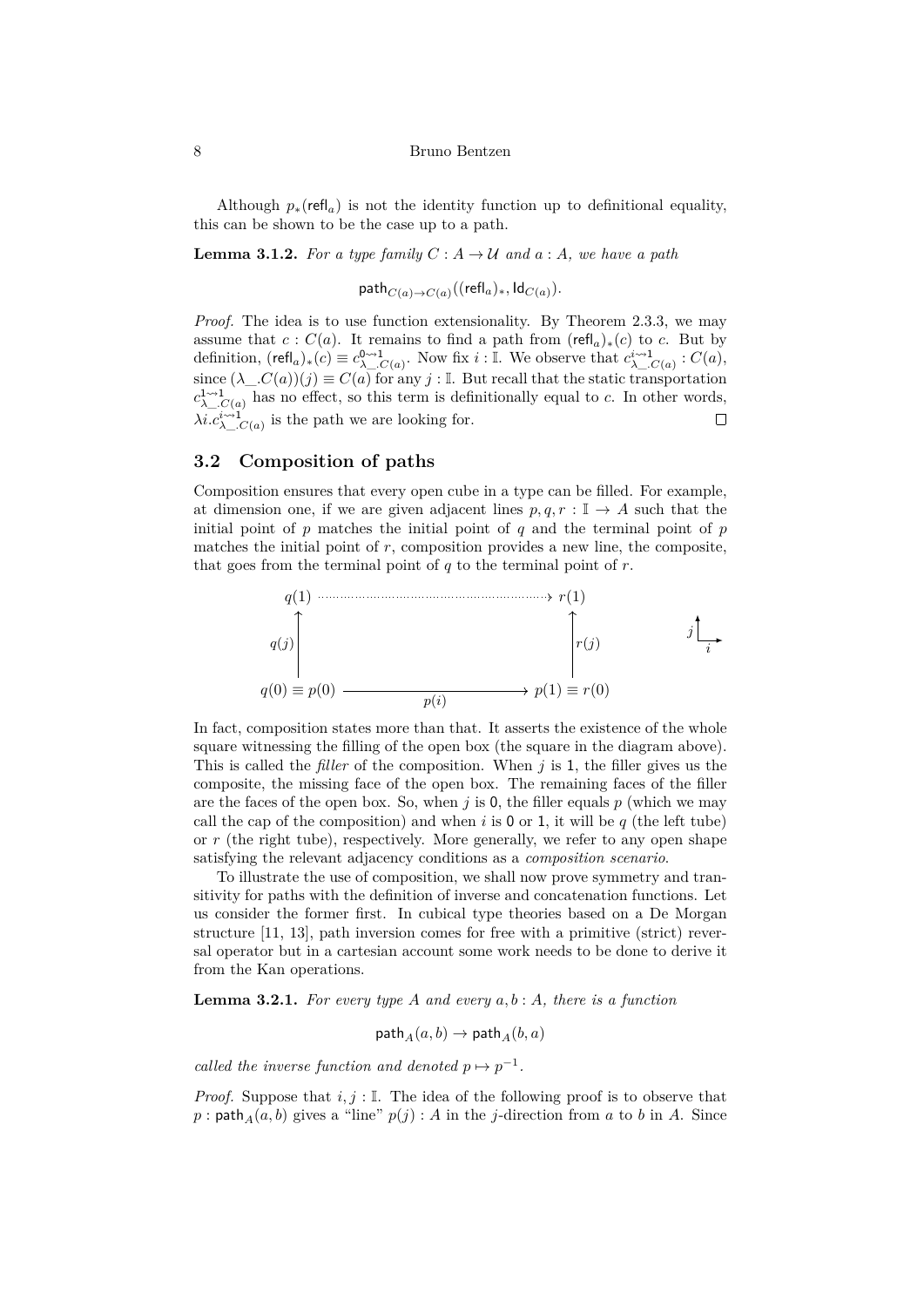its initial point is *a*, we have an open box whose faces are formed by the lines  $p(j)$  (left tube), refl<sub>a</sub>(*i*) (cap) and refl<sub>a</sub>(*j*) (right tube). Note that the latter two lines are degenerate, i.e. by definition, they are the same as *a*. Degeneracy is indicated using double bars in the following diagram:



By composition, this open box must have a lid (top), an *i*-line from *b* to *a* in *A*, which gives us, by path abstraction, the required path  $p^{-1}$ .  $\Box$ 

Fillers of compositions will be relevant to our constructions later on, so it can be convenient to have a special symbolism to talk about them directly. That is the purpose of the following notation:

**Definition 3.2.2.** *Given a composition scenario, i, j* : I*, and a composite p for* an open cube in the *i* direction, then  $\text{fill}_i(p)$  stands for its filler in the *j* direction.

When no confusion occurs, we may also write it fill( $p$ ). Thus, the  $(i, j)$ -square defined in the proof of Lemma 3.2.1 can be denoted by  $\text{fill}(p^{-1}(i)).$ 

The next lemma defines path concatenation:

**Lemma 3.2.3.** *For every type A and every a, b, c* : *A, there is a function*

$$
\mathsf{path}_A(a,b) \to \mathsf{path}_A(b,c) \to \mathsf{path}_A(a,c)
$$

<span id="page-8-0"></span>*denoted*  $p \mapsto q \mapsto p \cdot q$ *. We call*  $p \cdot q$  *the concatenation of*  $p$  *and*  $q$ *.* 

*Proof.* Given paths  $p : \text{path}_A(a, b)$  and  $q : \text{path}_A(b, c)$ , we can construct an *i*-line  $p(i)$  from *a* to *b* and a *j*-line  $q(j)$  from *b* to *c*. Once again, we note that we have an open square,



and the path  $p \cdot q$  is obtained by path abstraction on its composite.

 $\Box$ 

We shall make diagrams as explicit as possible throughout the remainder of this paper, but, for the sake of readability, we omit labels for degenerate lines, since the reader should be able to correctly guess the information by checking the endpoints of the line. It is also important to bear in mind that, while we only considered the simplest composition scenario where we compose lines to form squares in the examples above, we can also compose squares to form cubes and, more generally, *n*-cubes to form  $(n+1)$ -cubes. We shall deal with compositions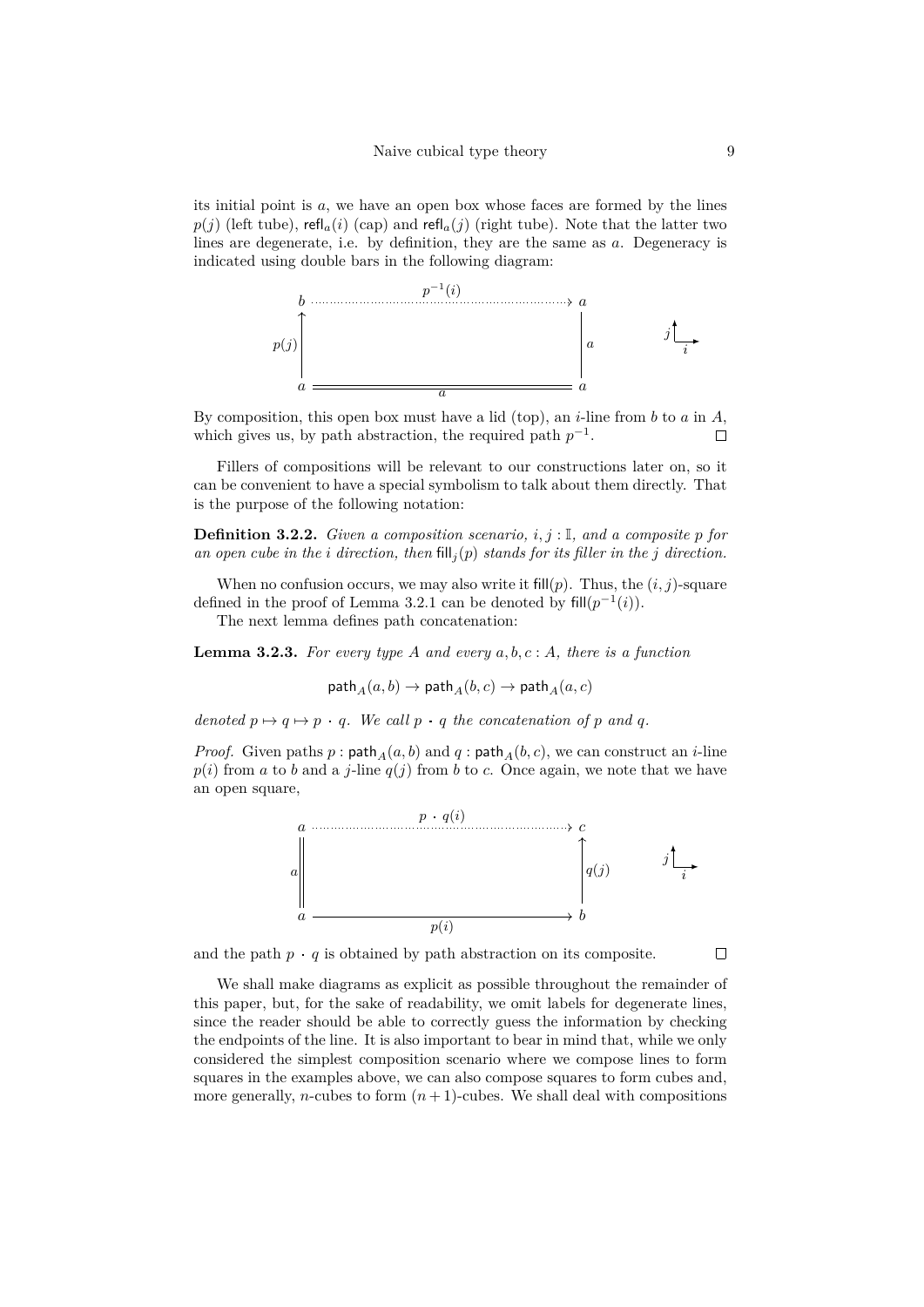at dimension two in §4.1. Composition scenarios at even higher dimensions will not be discussed in this paper.

In addition to the specification of the cap and tubes of an open cube, we also have to admit the specification of diagonals to make composition work properly in a cartesi[an se](#page-9-0)tting, thereby allowing the diagonal of the filler to be definitionally equal to the designated diagonal [3, 4]. But, as we will not be using diagonals, we do not need to worry about this here.

### **3.3 The interval is not Kan**

We suggested above that every type is Kan. I[n f](#page-27-0)[ac](#page-28-1)t, the interval is the only exception to this rule, since we have been implicitly treating it as a "type", but it actually does not support any Kan operations. Consider, for example, the identity path on the interval, which goes from 0 to 1,

## $\lambda i.i:$  path $_{\mathbb{I}}(0,1)$ .

If the interval were Kan, then the identity path would have an inverse. But what could that be in our cartesian setting? Given that the interval lacks some properties required by typehood in a cubical type theory, it is often referred to as a pretype. To deal with this fact, we adopt the convention that the interval can only occur as the antecedent of a function type.

## **4 Two-dimensional constructions**

Now that we have defined path symmetry and concatenation we can show that they satisfy the groupoid laws up to homotopy, which means that we shall be mainly concerned with paths of one dimension higher than the ones we are given. This is the aim of this section. Two-dimensional paths are determined by squares, which represent a mutual identification of lines on the opposing sides, and, as a result, their construction often requires two-extent compositions.

### **4.1 Weak connections**

<span id="page-9-0"></span>In cubical type theory, it is useful to have extra kinds of degeneracies known as connections, which can be thought of as meets and joins on the interval. Just as reversals, connections are built-in in a De Morgan setting [11, 13]. They are not hard to derive in cartesian cubical type theory, but some of the computation rules only hold up to a path (hence we call them "weak" connections).

**Lemma 4.1.1** (Meet)**.** *For every type A and a, b* : *A, the[re](#page-28-0) i[s a](#page-28-5)n operation*

$$
-(- \wedge -) : \mathsf{path}_A(a,b) \to \mathbb{I} \to \mathbb{I} \to A
$$

*such that, for any*  $p$ :  $path_A(a, b)$  *and any*  $i, j$ :  $I$ *, the following holds:* 

$$
\begin{array}{ccc}\na & & p(i) & & b \\
\downarrow & & p(i \land j) & & \\
a & & & & \\
\hline\n\end{array}
$$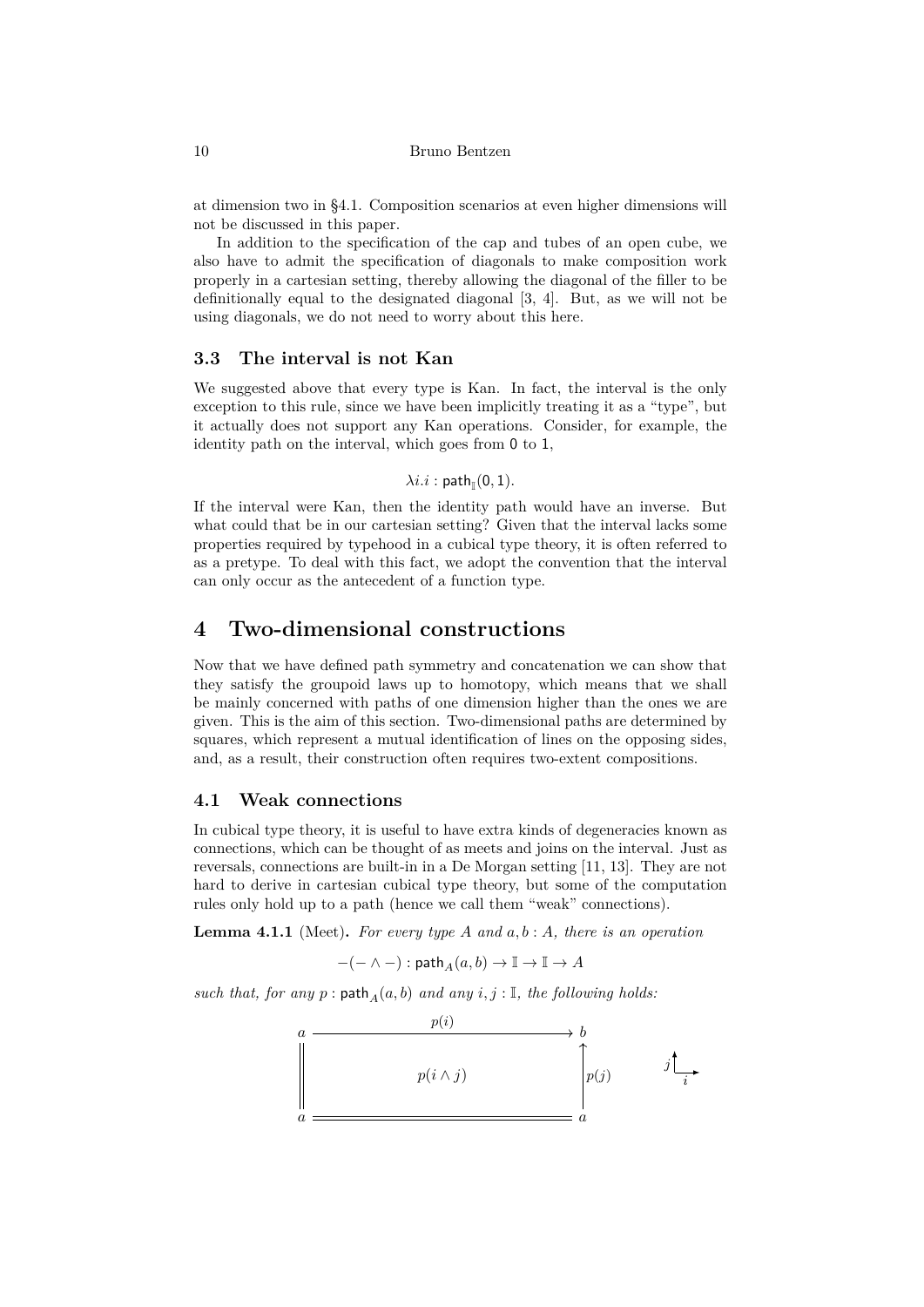The proof of this lemma requires a two-extent composition and thus a few remarks are in order here before we proceed. In the one-dimensional case, as we have seen as far, we just have a pair of tubes, so an open square is enough to complete the composition. With two pairs of tubes, each pair corresponding to the dimension in question, we are required to form an open object of the next higher shape, i.e. a cube. In other words, assuming that we want to fill an open  $(i, j, k)$ -cube in the *j* direction, we are expected to determine its  $(i, k)$ -face (bottom), two  $(k, j)$ -faces (left and right) and two  $(i, j)$ -faces (back and front), and those squares must all be adjacent up to definitional equality. If this holds, then the composite is a  $(i, k)$ -square. (For the same reasons, performing an *n*-extent composition requires a construction of an  $(n + 1)$ -cube).

Finally, it is often convenient to illustrate two-extent compositions using a two-dimensional structure in the form of a cube seen from above.<sup>2</sup> The following diagram indicates how we shall be drawing two-extent compositions in the paper:



When referring to such diagrams we may call the center and outer squares the top (composite) and the bottom faces of the cube (filler), the top and bottom squares the back and front faces, and the left and right squares the left and right faces, respectively.

*Proof.* Given  $p:$  path $_A(a, b)$ , we are to find a  $(i, j)$ -square whose top face is  $p(i)$ , right face is  $p(j)$ , left and bottom faces are  $a$ . First, by composition, we obtain, for any  $i, j : \mathbb{I}$ , a square that looks like a "halfway" connection, called  $p(i \wedge^* j)$ .



Note that this square is not the one that we are looking for. Its top face is given by a certain path obtained by composition, which we denote *p ∗* , and this path needs not be definitionally equal to *p*.

But we are able to fix this mismatch in a higher dimension by attaching this square to the top corner of an otherwise degenerate open cube in such a way that  $p(-\wedge^*)$  forms the back and right faces and the back right edge is  $p^*$ . This is depicted in the diagram below, where the bottom, front, and left faces of the open cube are *a*. We complete the proof with a two-extent composition, whose composite is shown as the shaded face in the diagram: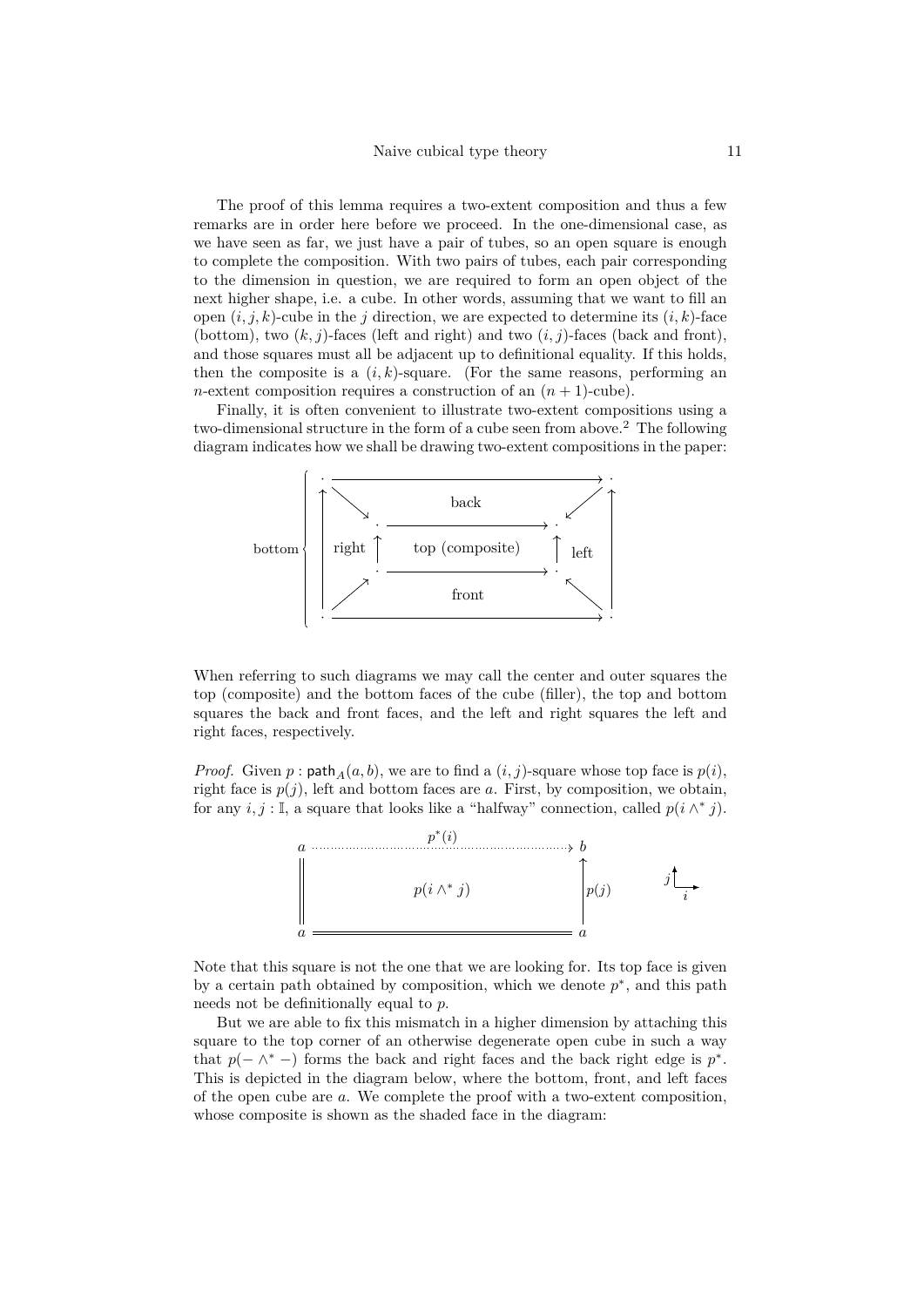

Before moving on to the next connection, it is worth pointing out that the connections derived here could be slightly improved by attaching squares to the diagonal face of the open cubes of their compositions, thereby making the diagonal of the connections definitionally equal to *p*.

**Lemma 4.1.2** (Join)**.** *Given a type A and a, b* : *A, we have an operation:*

 $-(- \vee -)$ : path  $_A(a, b) \rightarrow \mathbb{I} \rightarrow \mathbb{I} \rightarrow A$ 

 $such~that,~for~p:\mathsf{path}_{A}(a,b)~and~i,j:\mathbb{I},~we~have:$ 



*Proof.* Using the halfway meet connection constructed as part of the previous proof, we perform a two-extent composition on an open cube given by halfway meets (front and left), degenerate squares formed from lines (back and right) and points (bottom). The composite gives us the desired square:



To check that this is a well-formed composition, note that we set *a* as the bottom  $(i, k)$ -face,  $p(k \wedge^* j)$  as the left and  $p^*(j)$  as the right  $(k, j)$ -faces,  $p^*(j)$  as the back and  $p(i \wedge^* j)$  as the front  $(k, j)$ -faces. Those squares are adjacent.

We hope that the reader is starting to get a feel for proofs by composition and the interplay between two-dimensional paths and squares at this point, so we may omit uses of path abstraction without further comment, and we may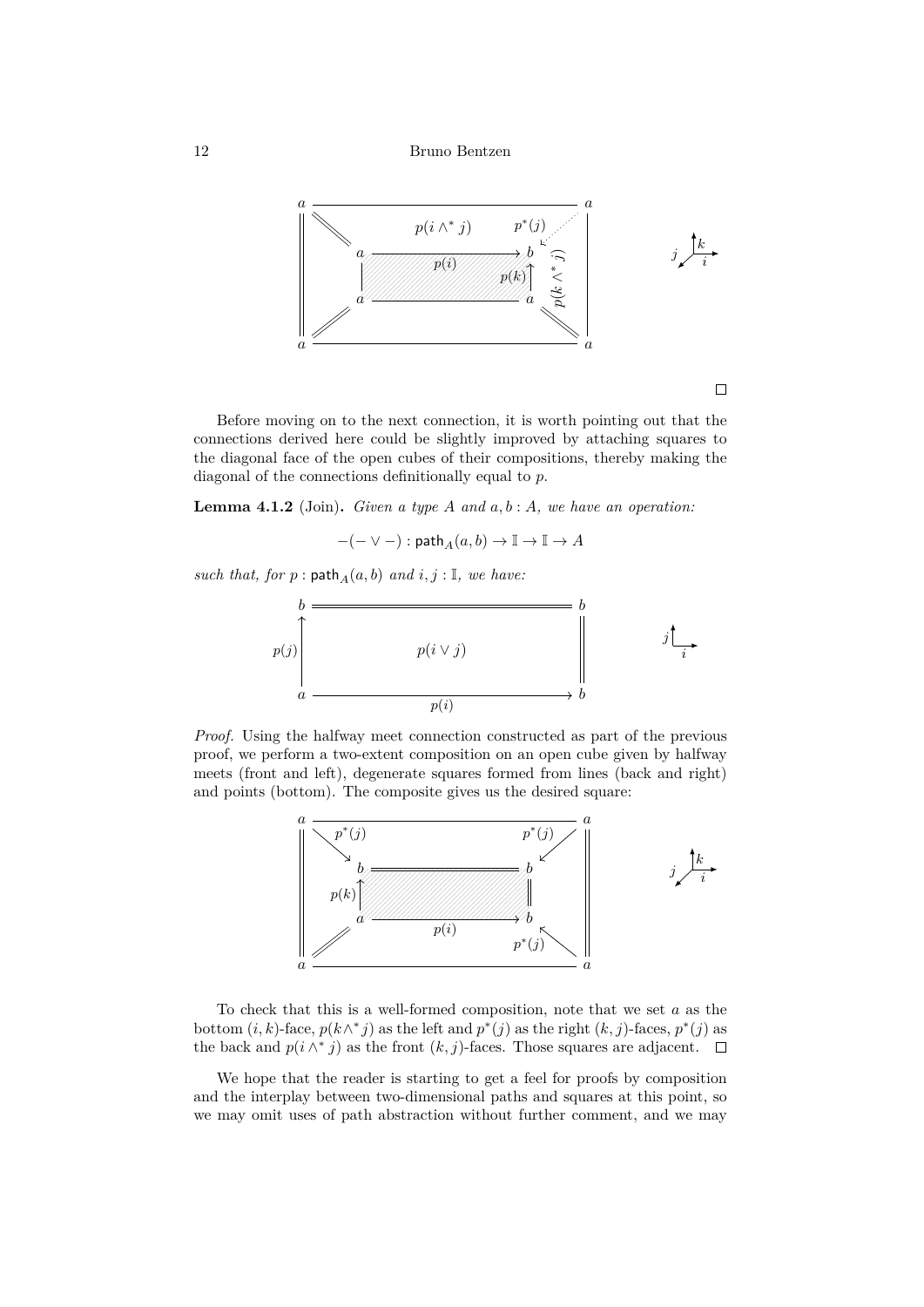also leave it up to the reader to show that the cap and tubes displayed in the composition diagrams respect the relevant adjacency conditions.

### **4.2 The groupoid laws**

<span id="page-12-0"></span>From the cubical perspective, path equality (homotopy) is always relative, since, viewed as squares, the only way to say that two lines are the same is modulo an identification of two other lines. By contrast, homotopy type theory [18] has a globular approach. But we can simulate globular identifications of paths by considering certain squares whose remaining faces are degenerate lines.



The groupoid laws are stated using this globular representation. Put differently, when we state that reflexivity is a unit for path inversion and concatenation, that inversion is involutive, and concatenation is associative, for example, we mean that there exists a globular identification between them.

Because the proof is simpler, we start by showing that reflexivity is a right and left unit for path concatenation in the next two lemmas.

**Lemma 4.2.1.** *For every A and every a, b* : *A we have a path*

$$
\mathsf{ru}_p : \mathsf{path}_{\mathsf{path}_A(a, b)}(p, p \mathsf{~\cdot~} \mathsf{refl}_b)
$$

<span id="page-12-1"></span>*for any*  $p$  : path  $_A(a, b)$ *.* 

*Proof.* We need to construct an  $(i, j)$ -square having  $p(i)$  and  $(p \cdot \text{refl}_b)(i)$  as *i*-lines and *a* and *b* as degenerate *j*-lines. But this already follows from the filler of concatenation defined in the proof of Lemma 3.2.3.  $\Box$ 

**Lemma 4.2.2.** *For every A and every a, b* : *A we have a path*

$$
\mathsf{lu}_p: \mathsf{path}_{\mathsf{path}_A(a,b)}(p, \mathsf{refl}_a \cdot p)
$$

<span id="page-12-2"></span>*for any*  $p$  :  $path_A(a, b)$ *.* 

*Proof.* By composition, we define a helper  $(i, j)$ -square that goes from  $p^{-1}(i)$  to *b* in the *i*-direction and from *b* to  $p(j)$  in the *j*-direction. The composition uses the filler of the path inversion of *p* (front), meet (right), and degenerate squares formed from lines (back and left) and points (bottom). For future reference, we shall call it  $\gamma$ :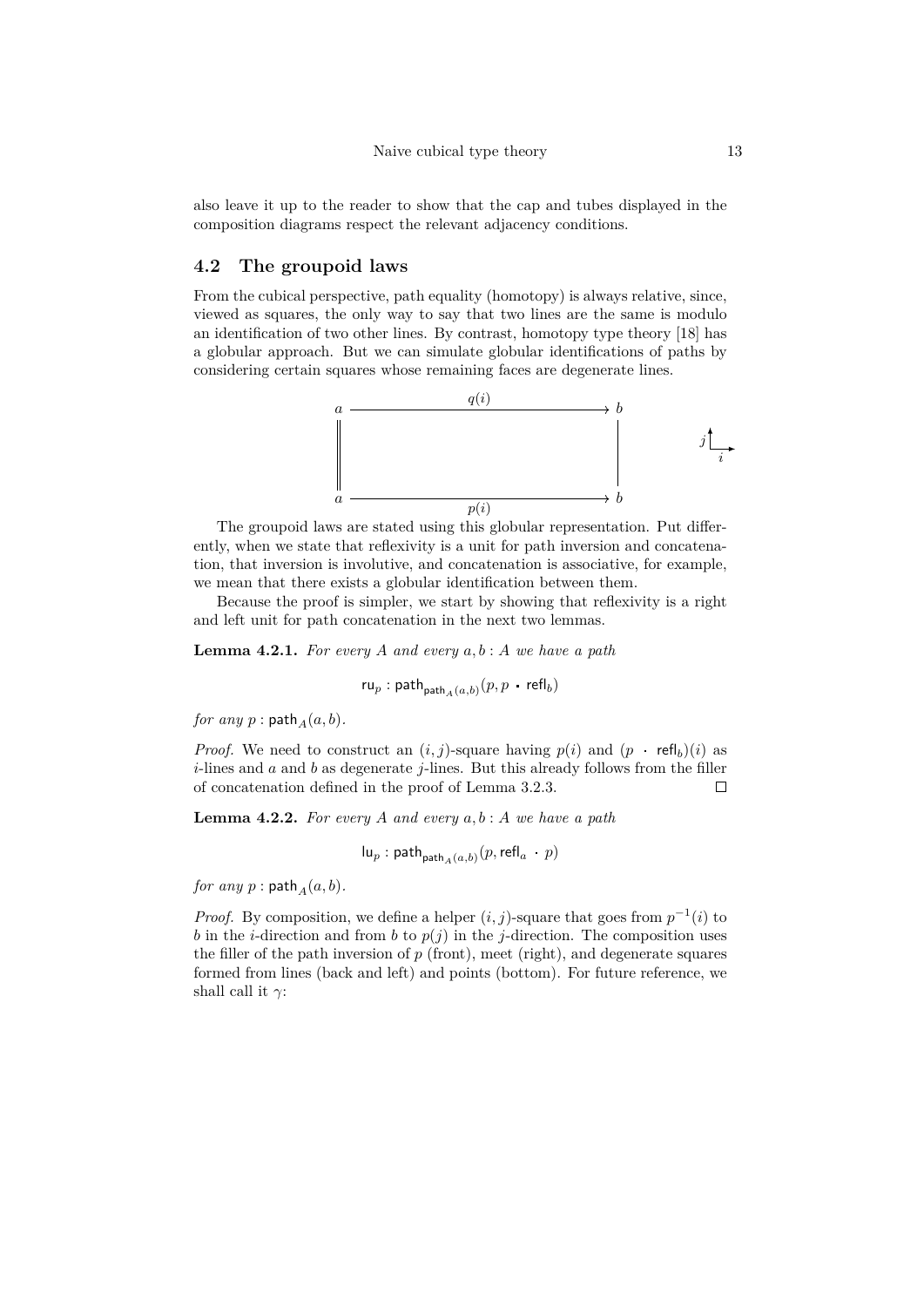

Forming a new open cube, we set  $\gamma$  at the right, the filler of the concatenation of refl*<sup>a</sup>* and *p* at the back, the filler of the inversion of *p* at the bottom, and degenerate squares at the other faces.



Why is the unit property so much simpler to demonstrate in the right? If we look attentively at the filler of path concatenation (Lemma 3.2.3), for example,



we can see that it forms a simultaneous identification that can be pronounced "let there be a path from  $p$  to  $p \cdot q$  just in case  $q$  is refl<sub>a</sub>". Consequently, if we set  $q := \text{refl}_b$ , we immediately have a globular path from p to  $p \cdot q$ . We can thus compare path concatenation with the transitivity operation defined in the homotopy type theory book by path induction on the second argument [18, lem.2.1.2]. The same idea applies to path inversion, "let there be a path from  $p^{-1}$  to refl<sub>a</sub> just in case *p* is refl<sub>a</sub>", so it is related to the symmetry operation defined by path induction on  $p$  [18, lem.2.1.1].

Next we prove that path inversion indeed is a right and left inverse [with](#page-29-0) respect to concatenation:

**Lemma 4.2.3.** For every  $A$  an[d e](#page-29-0)very  $a, b : A$  we have a path

$$
\mathsf{rc}_p : \mathsf{path}_{\mathsf{path}_A(a,a)}(\mathsf{refl}_a, p \, \cdot \, p^{-1})
$$

*for any*  $p$  : path  $_A$   $(a, b)$ *.*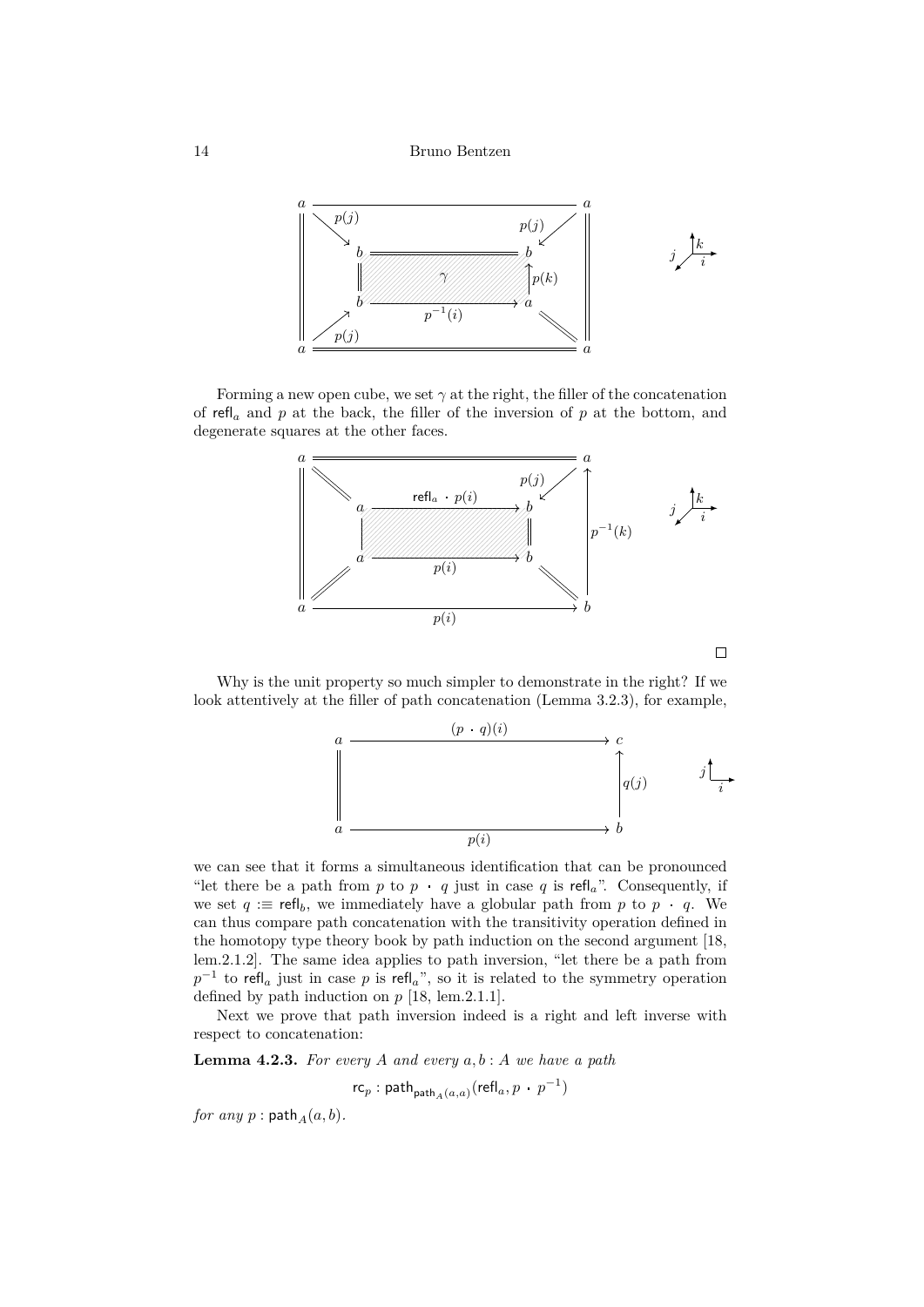*Proof.* By composition, we must construct a cube whose composite is an (*i, k*) square with  $refl_a(i)$  and  $p \cdot p^{-1}(i)$  as *i*-lines and *a* in both degenerate *k*-lines. Now consider the following open (*i, j, k*)-cube



whose bottom, left and right faces are degenerate squares, and back and front squares are respectively the fillers for path inversion and concatenation.  $\Box$ 

**Lemma 4.2.4.** *For every A and every a, b* : *A we have a path*

$$
\mathsf{lc}_p:\mathsf{path}_{\mathsf{path}_A(b,b)}(\mathsf{refl}_b,p^{-1}+p)
$$

*for any*  $p$  :  $path_A(a, b)$ *.* 

*Proof.* By composition on the following open cube, whose back face is the *γ* square defined in the proof of Lemma 4.2.2.



 $\Box$ 

The following lemma states that path inversion is involutive: **Lemma 4.2.5.** *For every A and every a, b* : *A, we have a path*

$$
\mathsf{inv}_p : \mathsf{path}_{\mathsf{path}_A(a,b)}(p, {(p^{-1})}^{-1})
$$

<span id="page-14-0"></span>*for any*  $p$  :  $path_A(a, b)$ *.* 

*Proof.* The proof follows by the use of meets, joins, and  $\gamma$  to form the composite: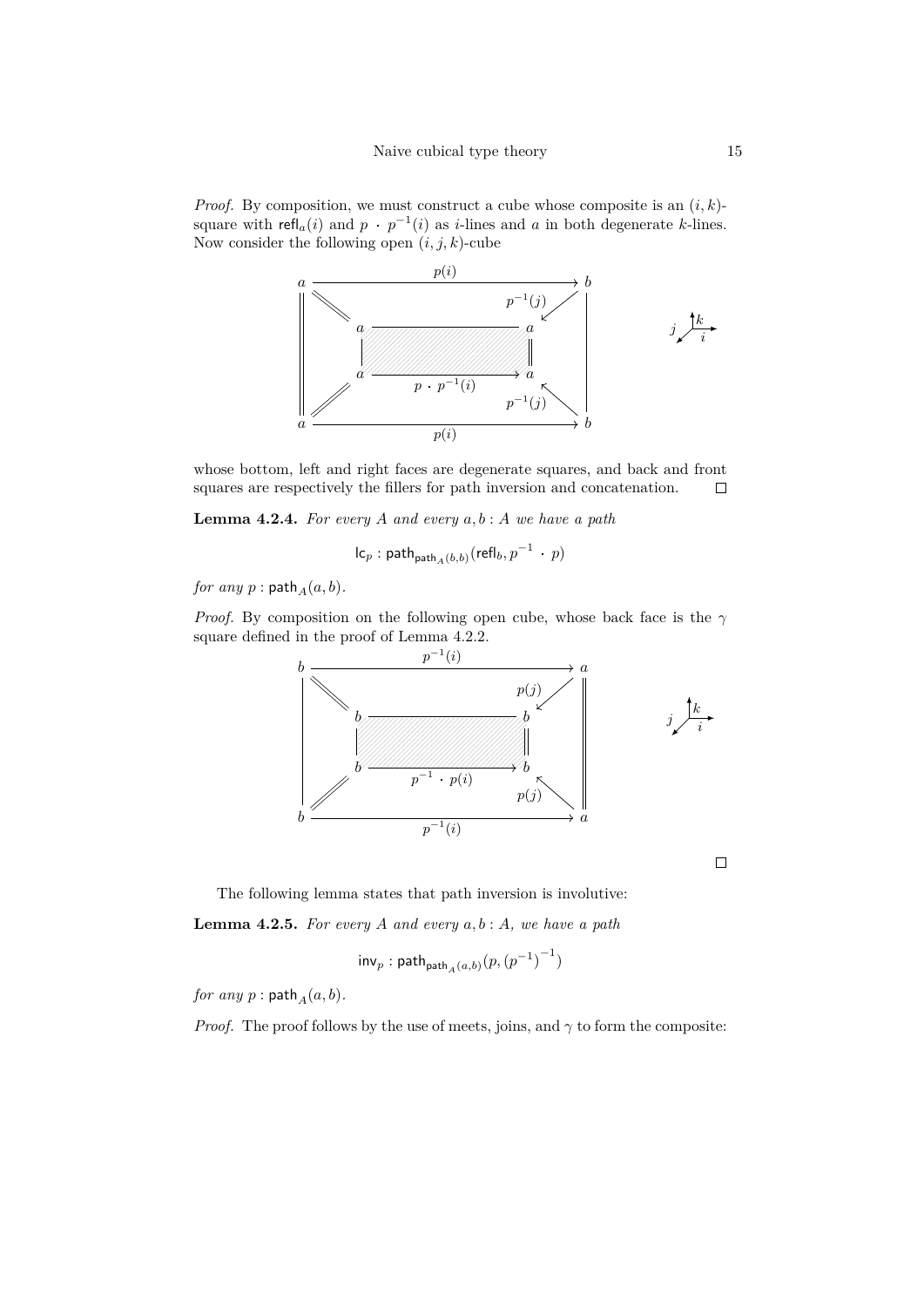16 Bruno Bentzen



Last but not least, we want to show that path concatenation is associative.

**Lemma 4.2.6.** *For every A and every a, b, c, d* : *A, we have a path*

assoc<sub>p,q,r</sub> : path<sub>path</sub><sub> $_A(a,d)$ </sub>  $((p \cdot q) \cdot r, p \cdot (q \cdot r))$ 

*for any*  $p$  :  $\textsf{path}_A(a, b)$ *,*  $q$  :  $\textsf{path}_A(b, c)$ *,*  $r$  :  $\textsf{path}_A(c, d)$ *.* 

*Proof.* We use the fact that, for any two squares with the same three faces, there is a square showing that the fourth sides are equal. In particular, given the following two squares with definitionally equal bottom, right, and left faces



we can construct the desired path homotopy



Since  $\alpha$  is just the filler of path concatenation  $p \cdot (q \cdot r)$ , it remains to construct *β*. But this is easy, because looking at the top and right sides of this square, the filler of path concatenation gives us a canonical construction: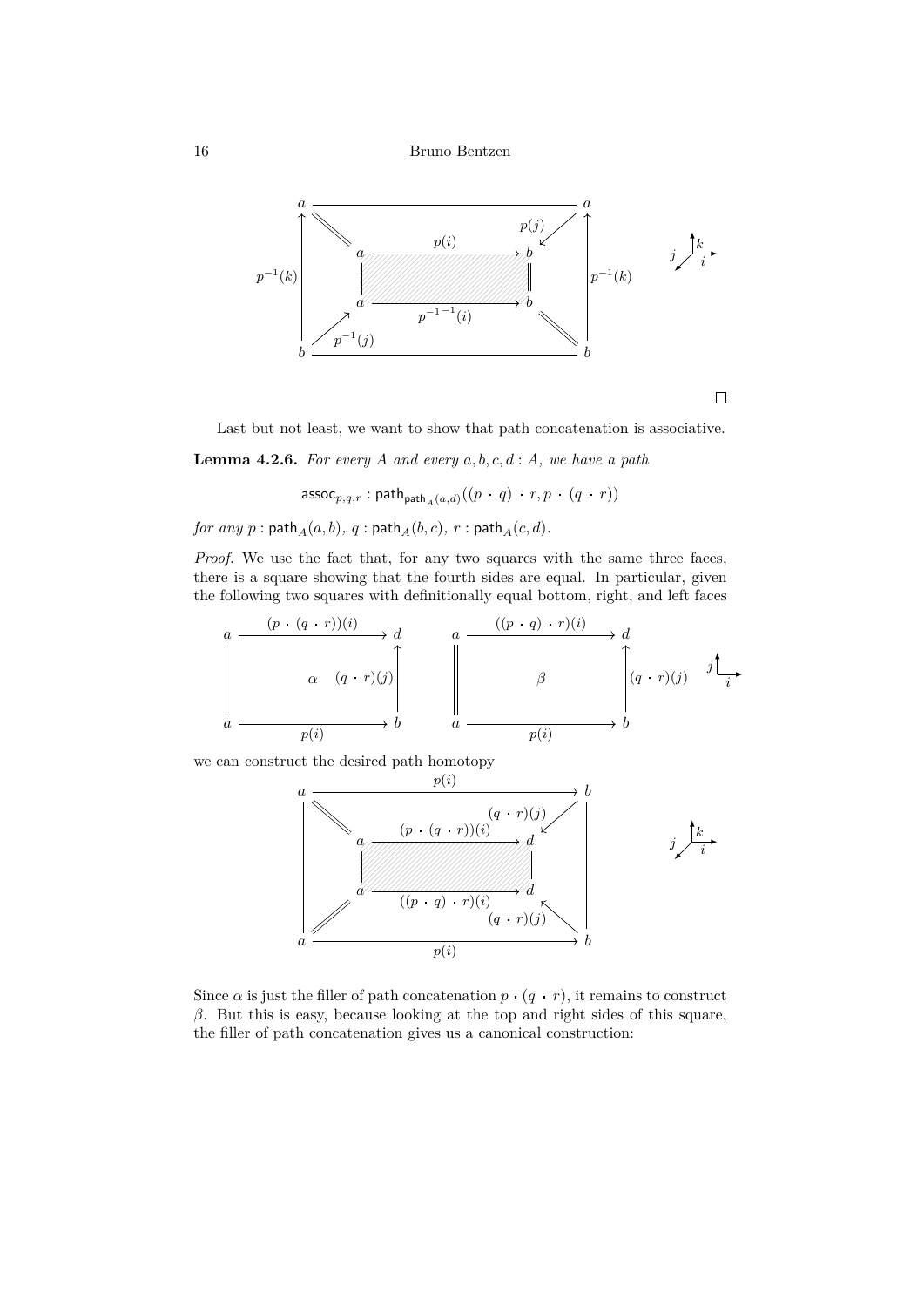

What about the higher groupoid structure of types? What we have shown in this section is that types have a 1-groupoid structure, but since those laws do not hold "on the nose" as definitional equations, they must satisfy some equations of their own. We will not cover this here. Instead we give a proof of path induction in §6.1, which corresponds almost exactly to the elimination rule for the inductive path type in homotopy type theory [18] (except that the computation rule here only holds up to a path), and conjecture that it should be possible to derive them with an approach similar to [16].

## **5 Dependent paths**

The various operations and laws defined in the previ[ous](#page-29-5) section all share a fundamental limitation: they are only applicable to a specific class of paths. This restriction is imposed by our implicit requirement that a path be nondependent, which means that the type path<sub> $A$ </sub> $(a, b)$  is not well-formed unless *a* and *b* have exactly the type *A*. While this restriction is important when trying to understand cubical methods, it rules out the formation of paths in paths between types  $A: \mathbb{I} \to \mathcal{U}$ , which, for the lack of a better name, we shall call *type lines*, types that may change depending on their endpoints.

### **5.1 The dependent path type**

Given a type line  $A : \mathbb{I} \to \mathcal{U}$  and terms  $a : A(0)$  and  $b : A(1)$ , the type of dependent paths from  $a$  to  $b$  is written path  $A(a, b)$ . If the underlying type line is a constant function, that is, the reflexivity path, then the dependent path type is the non-dependent path type

$$
\mathsf{pathd}_{\lambda \_\cdot A}(a,b) \equiv \mathsf{path}_A(a,b).
$$

The only reason why this equality holds is because non-dependent paths are actually defined in terms of dependent paths. So the rules for the dependent path type arise as straightforward generalizations of the ones stated before for path types in virtually the same way the dependent function type generalizes the non-dependent function type. For instance, as with non-dependent paths, we eliminate a term of this type by application,  $p(i) : A(i)$ , where  $p : \mathsf{pathd}_A(a, b)$ and  $i: \mathbb{I}$ . The constructor of this type is path abstraction, and we say that  $\lambda i.a$ : pathd<sub>A</sub>( $a[0/i], a[1/i]$ ) if  $a : A(i)$  assuming that  $i : \mathbb{I}$ , where  $a[0/i] : A(0)$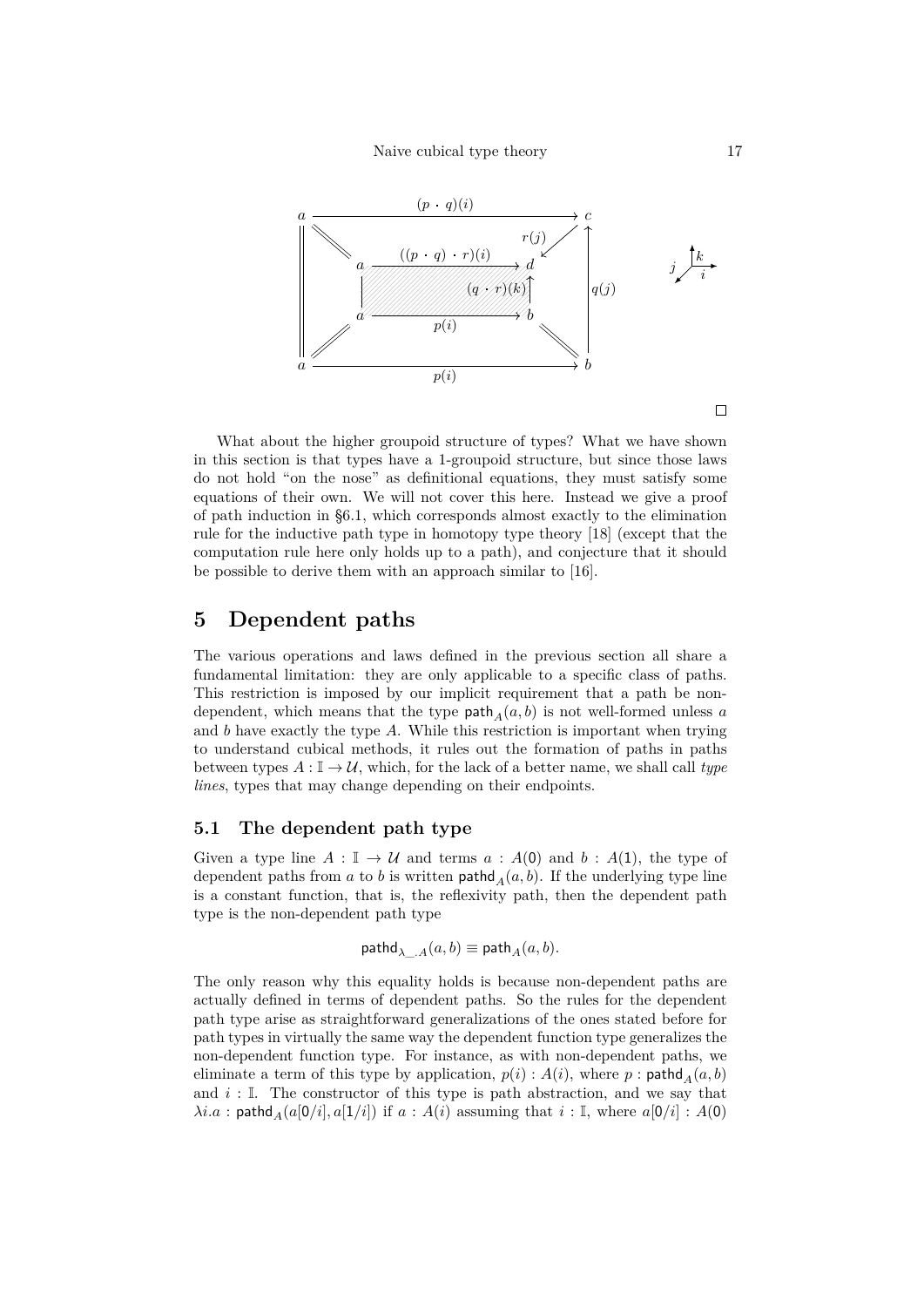18 Bruno Bentzen

and  $a[1/i]$  :  $A(1)$ . Moreover, we also require equalities that are no different from the ones for the ordinary path type. In particular, given  $p$ : pathd<sub>A</sub> $(a, b)$ and *i* : I, we have boundary rules  $p(0) \equiv a : A(0)$  and  $p(1) \equiv b : A(1)$ , and the uniqueness rule  $\lambda i.(p(i)) \equiv p$  when *i* does not occur in *p*.

We need a type for dependent paths in the cubical setting because in their most general form paths connect terms inhabiting the endpoints of a type line. Consider for example the meet operator defined in Lemma 4.1.1. What, exactly, is its type? Starting with an iterated function type

$$
\lambda j.\lambda i.p(i \wedge j) : \mathbb{I} \to \mathbb{I} \to A
$$

we can obtain a path in the type of paths from  $a$  to  $p(j)$ 

$$
\lambda j.\lambda i.p(i \wedge j):\prod_{(j:\mathbb{I})} \mathsf{path}_A(a,p(j)),
$$

because, given a fixed *j*,  $\lambda i. p(i \wedge j)$  varies from the point *a* to  $p(j)$ . By repeating the process, we obtain a dependent path from  $\text{refl}_a$  to p in the type of paths from  $a$  to  $p(i)$ 

$$
\lambda j. \lambda i. p (i \wedge j): \mathsf{pathd}_{\lambda i.\mathsf{path}_A(a,p(i))}(\mathsf{refl}_a,p)
$$

since  $\lambda j.\lambda i.p(i \wedge j)$  goes from

$$
\lambda i.p(i \wedge 0) \equiv \lambda i.a
$$

to

$$
\lambda i.p(i \wedge 1) \equiv \lambda i.p(i)
$$

$$
\equiv p.
$$

In homotopy type theory [18] a type for dependent paths is definable using the non-dependent and inductively defined path type. The advantage of the cubical approach to dependent paths is that they are naturally built-in. It is also worth noting that a type for dependent paths can be defined as multidimensional extension types [ins](#page-29-0)tead [2, p.67], a generalization of path types that avoid the intricacies that are innate to the use of iterative path types.

#### **5.2 Heterogeneous compos[it](#page-27-2)ion**

As soon as we start considering dependent paths it becomes clear that the path inversion and concatenation operations defined in §3.2 are not general enough. Let us consider the limitations of non-dependent path inversion first. Assuming that pathd<sub>*A*</sub>(*a*, *b*) is a type, where *a* : *A*(0) and *b* : *A*(1), the type pathd<sub>*A*</sub>(*b*, *a*) of inverse paths from *b* to *a* will *not* be well-formed unless it is also the case that  $b : A(0)$  and  $a : A(1)$ . For non-dependent path[s th](#page-7-1)is condition turns out to be trivially satisfied since the relevant type line is a constant function, meaning that  $A(0) \equiv A \equiv A(1)$ . But as this is not true in general, the operation defined in Lemma 3.2.1 fails to produce inverses for dependent paths.

Fortunately, there is a way to deal with this problem using type universes. Suppose we are given a type line  $A: \mathbb{I} \to \mathcal{U}$ , that is, a non-dependent path from the type  $A(0)$  to  $A(1)$  in the universe  $U$ ,

$$
A:\mathsf{path}_{\mathcal{U}}(A(0),A(1)).
$$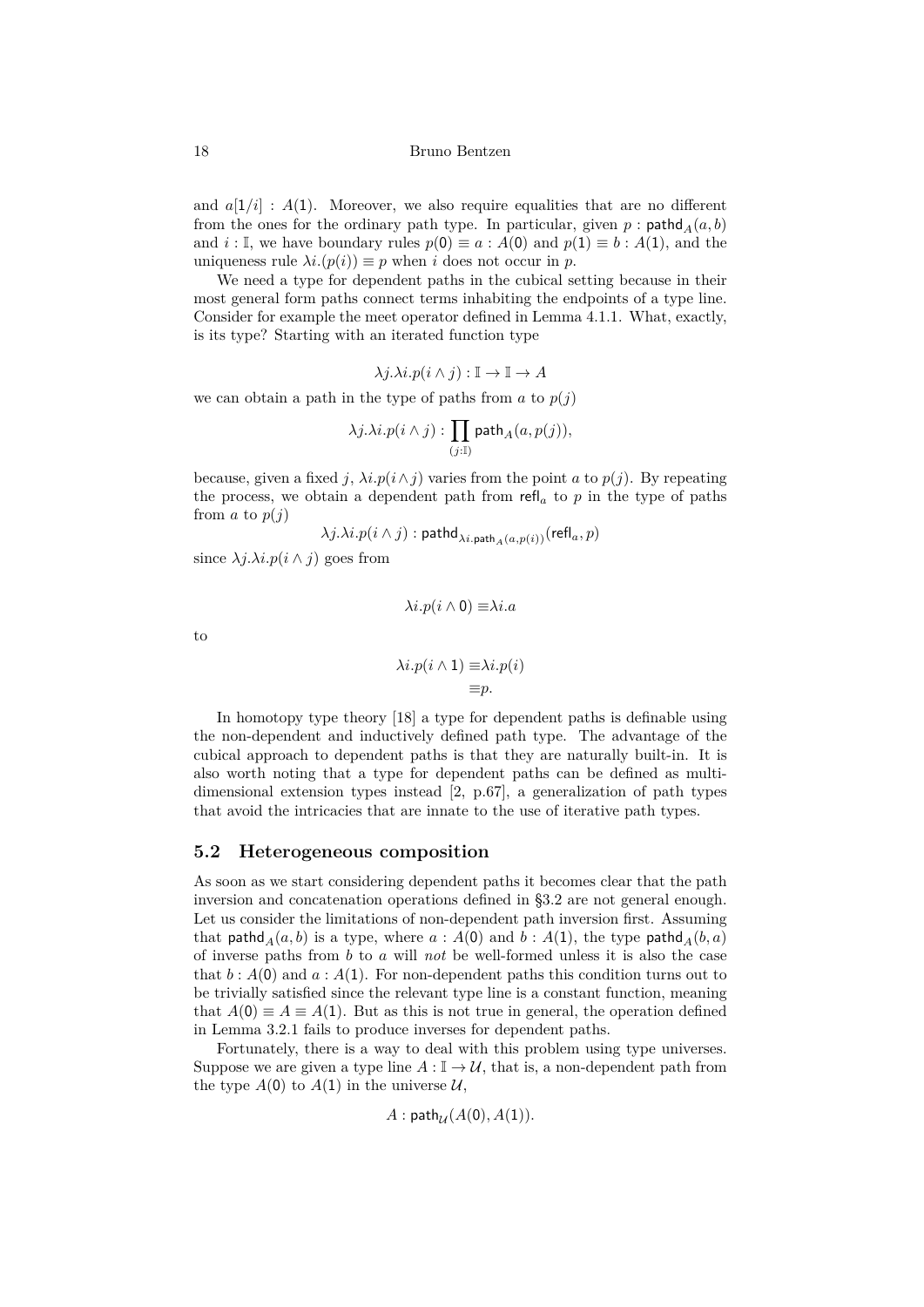We can assume that this is a non-dependent path because type universes never depend on interval variables, so we have both  $A(0), A(1): \mathcal{U}$ .

Now it can be shown by Lemma 3.2.1 that the following inverse exists:



In particular, we have

 $A^{-1}:$  path $\mathcal{U}(A(1), A(0)),$ 

which corresponds precisely to the "inverse" type of A, for the initial and terminal points of  $A^{-1}$  are respectively  $A(1)$  and  $A(0)$ . Put differently, we have two inferences that hold top/bottom and bottom/top,

$$
\frac{a : A^{-1}(1)}{a : A(0)} \quad \text{and} \quad \frac{a : A^{-1}(0)}{a : A(1)}
$$

*.*

Thus, assuming that pathd<sub>*A*</sub>(*a, b*) is a type, it is now easy to see that pathd<sub>*A*<sup>−1</sup></sub>(*b, a*) will always be a type as well, regardless of whether *A* is a degenerate line or not: if  $\text{pathd}_A(a, b)$  is a type then we have  $a : A(0)$  and  $b : A(1)$ , meaning that  $a: A^{-1}(1)$  and  $b: A^{-1}(0)$  must be the case.

This motivates the definition of a dependent path inversion operation:

**Lemma 5.2.1.** For every type  $A: \mathbb{I} \to \mathcal{U}$  and every  $a: A(0)$  and  $b: A(1)$ , there *is a function*

$$
\mathsf{pathd}_A(a,b) \to \mathsf{pathd}_{A^{-1}}(b,a)
$$

<span id="page-18-0"></span>*called the (dependent) inverse path and denoted*  $p \mapsto p^{-1}$ *.* 

*Proof.* Dependent operations are typically introduced by repeating, mutatis mutandis, the proofs of their non-dependent counterparts. So, the results which were previously proven by composition will now follow from a "heterogeneous" variant of composition based on the same open cubes. This adaptation is required because we are dealing with non-degenerate type lines and dependent paths, and, for a valid composition, all the faces of an open cube, that is, all the terms of the composition scenario, must have the same type.

More concretely, the open box used in the definition of non-dependent path inversion (the one used in the proof of Lemma 3.2.1) is ill-formed in this context since  $p(j)$ :  $A(j)$  and  $a$ :  $A(0)$  are lines with different types:



The solution is not to form an open box living in *A*, but rather to perform a composition taking place in  $A^{-1}$ , using transport on the type line  $\lambda j$ .fill<sub>j</sub> $(A^{-1}(i))$ , the filler of the inverse of *A*, to adjust the type of the faces of open box.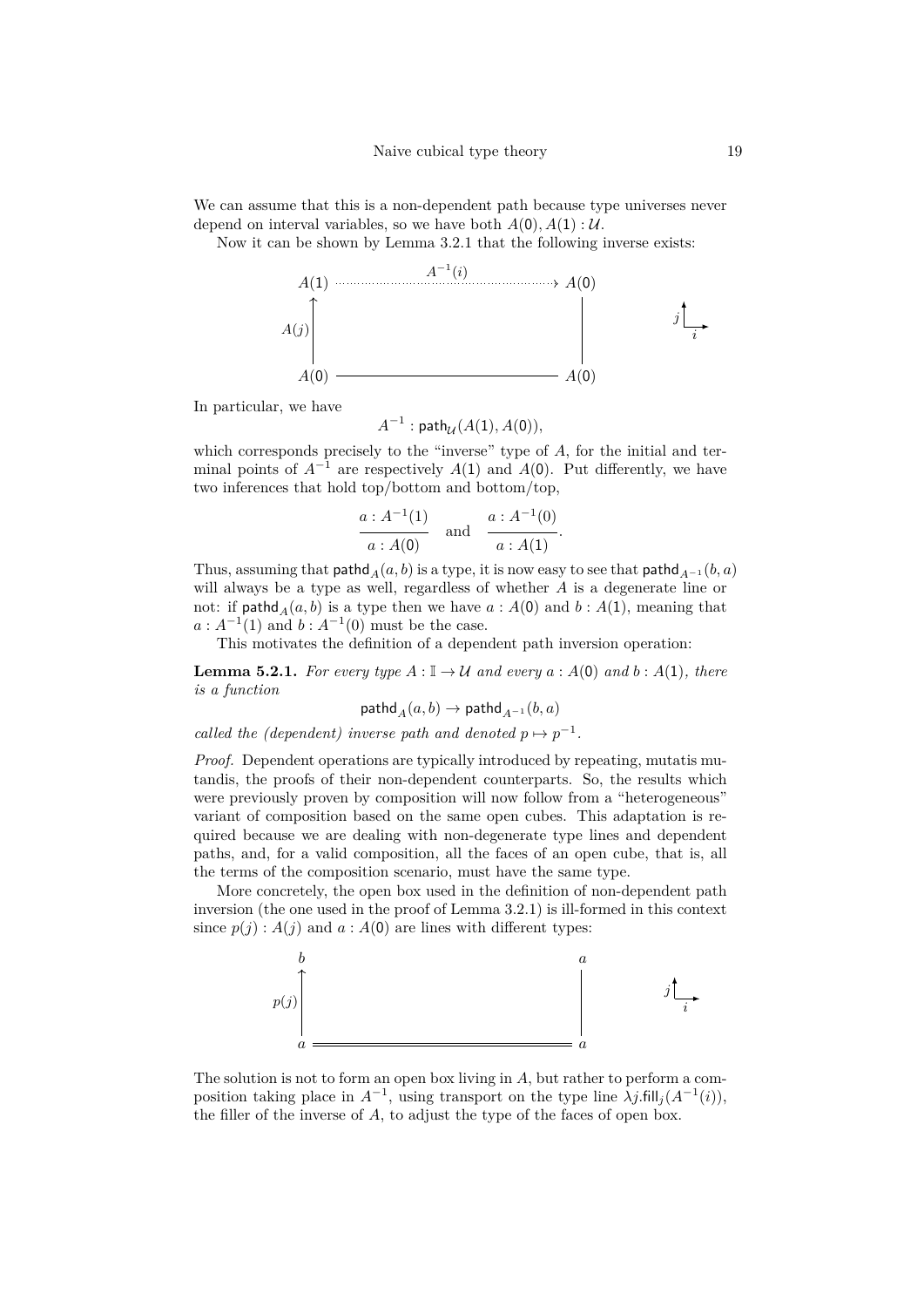#### 20 Bruno Bentzen

For the cap, we want to transport *a* from 0 to 1. This gives us the correct type because  $\text{fill}_1(A^{-1}(i)) \equiv A^{-1}(i)$ . Now we observe that  $a : \text{fill}_0(A^{-1}(i)) \equiv A(0)$ , so we have

$$
a_{\lambda j. \text{fill}_j(A^{-1}(i))}^{0 \rightarrow 1} : A^{-1}(i).
$$

Now for the left tube, i.e. assuming that  $i = 0$ , we transport p from j to 1. More specifically, since  $p(j)$ : fill<sub>j</sub> $(A^{-1}(0)) \equiv A(j)$ , and, again, fill<sub>1</sub> $(A^{-1}(0)) \equiv A^{-1}(0)$ , we have

$$
(p(j))_{\lambda j. \mathsf{fill}_j(A^{-1}(0))}^{j \leadsto 1} : A^{-1}(0).
$$

The right tube is treated similarly, except that we transport  $a$  (and  $i = 1$ ),

$$
a_{\lambda j. \mathsf{fill}_j(A^{-1}(1))}^{j \rightarrow 1} : A^{-1}(1).
$$

It is not hard to show that those lines are adjacent. We want to form a composition from 0 to 1, so the initial point of the left tube should match the initial point of the cap,

$$
(\lambda j.(p(j)))_{\lambda j. \text{fill}_j(A^{-1}(0))}^{j \to 1})(0) \equiv (p(0))_{\lambda j. \text{fill}_j(A^{-1}(0))}^{0 \to 1}
$$
  

$$
\equiv a_{\lambda j. \text{fill}_j(A^{-1}(0))}^{0 \to 1}
$$
  

$$
\equiv a_{\lambda j. \text{fill}_j(A^{-1}(0))}^{0 \to 1}
$$
  

$$
\equiv a_{\lambda j. \text{fill}_j(A^{-1}(i))}^{0 \to 1}
$$

and the initial point of the right tube should be the terminal point of the cap,

$$
(\lambda j. a_{\lambda j. \text{fill}_j(A^{-1}(1))}^{j \to 1})(0) \equiv a_{\lambda j. \text{fill}_j(A^{-1}(1))}^{0 \to 1}
$$
  

$$
\equiv a_{\lambda j. \text{fill}_j(A^{-1}(i))}^{0 \to 1}.
$$

By composition, we have a line from *b* to *a* in  $A^{-1}(i)$ . This composite has the correct endpoints because

and

$$
(p(1))_{\lambda j, \text{fill}_{j}(A^{-1}(0))}^{1 \to 1} \equiv p(1) \equiv b
$$

$$
a_{\lambda j, \text{fill}_{j}(A^{-1}(1))}^{1 \to 1} \equiv a.
$$

It is important to stress that the proof of the previous lemma is based on *heterogeneous composition*, a particular kind of composition in which the types of the cap and composite may differ. As indicated in the proof above, a heterogeneous composition can be obtained from composition and transport. For instance, given a type line  $A: \mathbb{I} \to \mathcal{U}$ , a heterogeneous composition in A with cap  $a: \mathbb{I} \to A(0)$  and tubes  $a_0, a_1: \prod_{(i:\mathbb{I})} A(i)$  is just an abbreviation for a compound composition which combines the two Kan operations into one, a composition with cap  $\lambda i.(a(i))_A^{0\rightsquigarrow 1} : \mathbb{I} \to A(1)$  and tubes  $\lambda j.(a_0(j))_A^{j\rightsquigarrow 1} : \mathbb{I} \to A(1)$  and  $\lambda j \cdot (a_1(j))_A^{j \rightarrow 1} : \mathbb{I} \to A(1)$ . The composite is a term of type  $\mathbb{I} \to A(1)$ .

So we have already covered the case of path inversion and showed how we can invert dependent paths using heterogeneous composition. One natural question

 $\Box$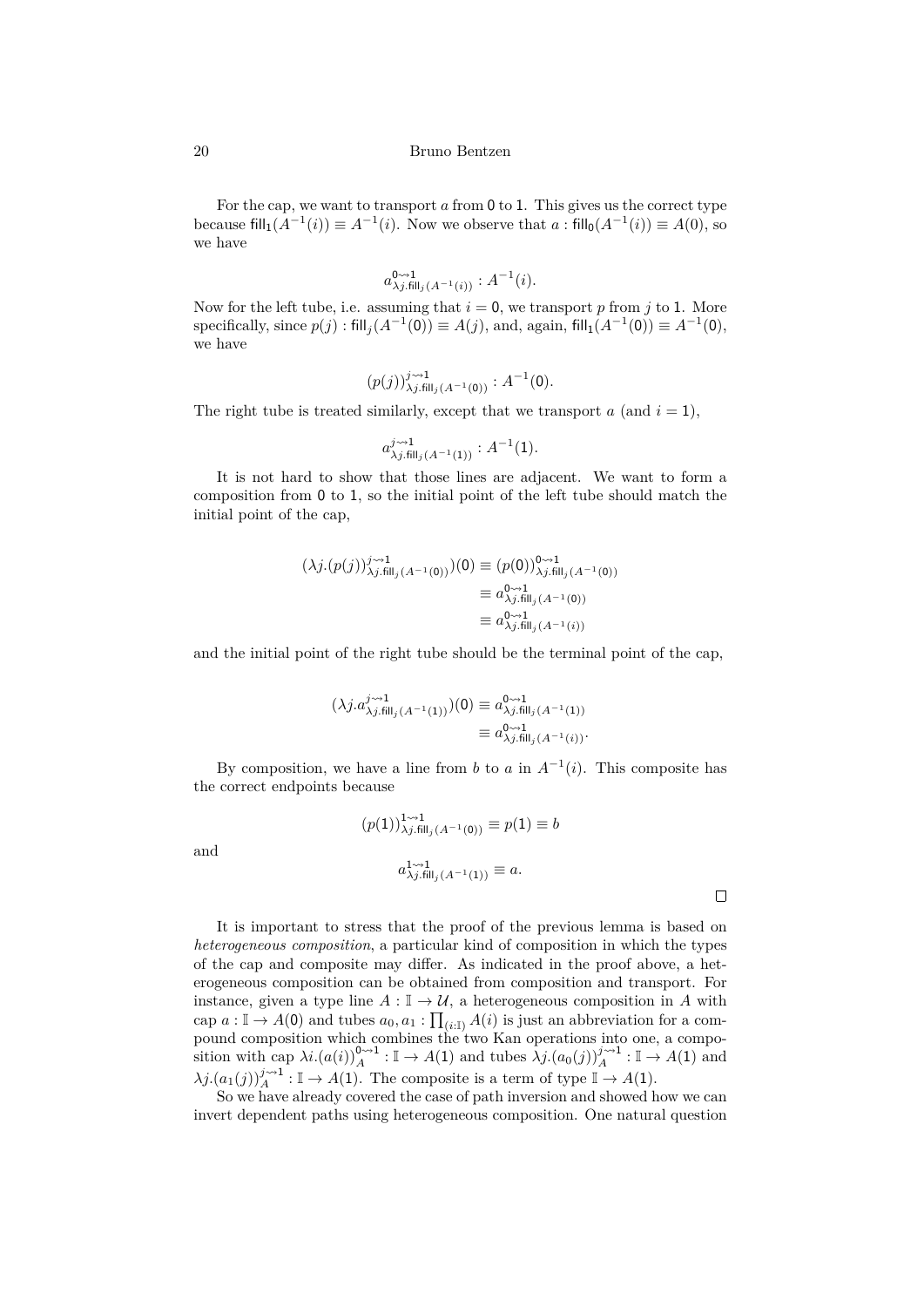is whether a similar strategy can be used to concatenate dependent paths. It is easier to see the limitations of the non-dependent operation of path concatenation when we consider two-dimensional paths such as

 $\alpha$  : pathd<sub> $\lambda$ *j*.path<sub>*A*</sub>(*s*(*j*)*,t*(*j*))</sub>(*p, q*) and  $\beta$  : pathd<sub> $\lambda$ *j*.path<sub>*A*</sub>(*u*(*j*)*,v*(*j*))</sub>(*q, r*)*,* 

which correspond to two  $(i, j)$ -squares in *A* such as the following:

$$
\begin{array}{ccc}\nc & q(i) & \rightarrow d & e & \xrightarrow{r(i)} & \rightarrow f \\
\updownarrow s(j) & \alpha(j)(i) & t(j) & \updownarrow s(j) & \downarrow s(j) & \updownarrow s(j) & \updownarrow s(j) \\
a & \xrightarrow{p(i)} & b & c & \xrightarrow{q(i)} & d\n\end{array}
$$

It is clear that we should be able to concatenate the paths  $\alpha$  and  $\beta$  vertically, using the bottom and top faces of the squares, if we concatenate their left and right faces using non-dependent path concatenation. This should give us a *j*dependent path from *p* to *r* in the type of paths from  $s \cdot u(j)$  to  $t \cdot v(j)$ in *A*. This construction is illustrated in the following composition, whose left and right squares can be easily obtained by composition using the fillers of path concatenation and inversion, and meets and joins:



This two-dimensional concatenation is not an instance of the non-dependent operation derived in Lemma 3.2.3: from our definition, it follows that to form the concatenated path  $\alpha \cdot \beta$ , first  $\alpha$  and  $\beta$  must be terms of the same type and that type must be a degenerate line. In this example, the concatenation fails for both reasons, for the equality  $\text{path}_A(s(j), t(j)) \equiv \text{path}_A(u(j), v(j))$  need *not* be the case and those types [may d](#page-8-0)epend on the interval variable *j*.

To overcome this problem we need a dependent path concatenation operation. Following the definition of dependent path inversion, we consider the nondependent path concatenation of line types first. Suppose that  $A, B : \mathbb{I} \to \mathcal{U}$ such that  $A(1) \equiv B(0)$ . The diagram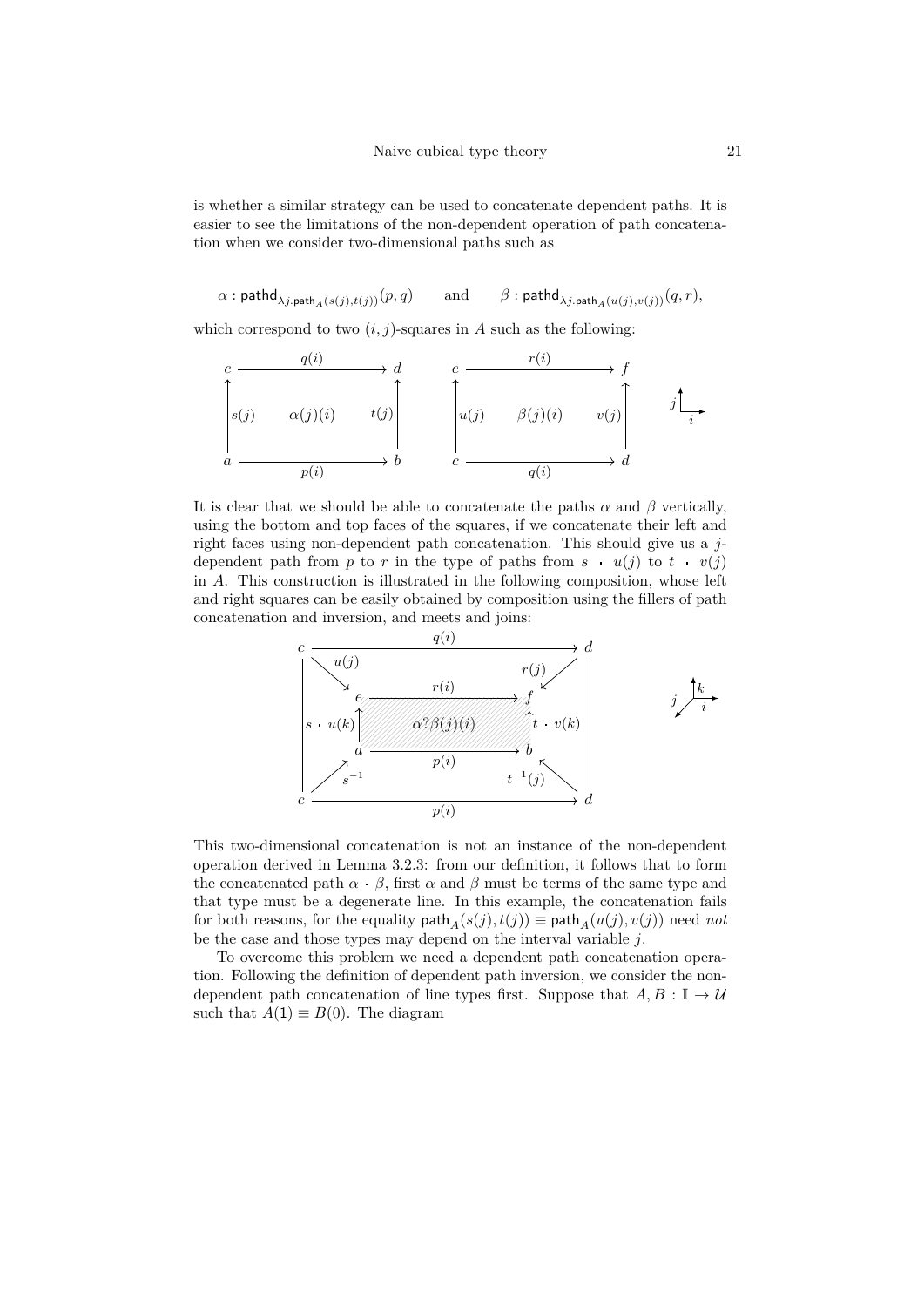

illustrates the path concatenation of *A* and *B*,

$$
A \cdot B : \mathsf{path}_{\mathcal{U}}(A(0), B(1)).
$$

We also have two important inferences that hold top/bottom and bottom/top,

$$
\frac{a:(A \cdot B)(0)}{a:A(0)} \quad \text{and} \quad \frac{b:(A \cdot B)(1)}{b:B(1)}.
$$

With this, we have all we need to define concatenation for dependent paths:

**Lemma 5.2.2.** *Suppose that*  $A, B: \mathbb{I} \to \mathcal{U}$  *such that*  $A(1) \equiv B(0)$ *. Given any*  $a : A(0), b : A(1)$  *and*  $c : B(1),$  *there is a function* 

$$
\textsf{pathd}_A(a,b) \to \textsf{pathd}_B(b,c) \to \textsf{pathd}_A\centerdot_B(a,c)
$$

<span id="page-21-0"></span>*written*  $p \mapsto q \mapsto p \cdot q$  *and called the dependent path concatenation function.* 

*Proof.* By heterogeneous composition on the open box from Lemma 3.2.3.  $\Box$ 

Dependent path concatenation allows us to concatenate  $\alpha$  and  $\beta$  from our example above, but it is worth noting that the resulting path need not be definitionally equal to the operation  $\alpha$ ? $\beta$  we described. However, it [is ea](#page-8-0)sy to show by path induction that they are equal up to globular identification.

### **5.3 The groupoid laws for dependent paths**

Now that we are in possession of a new pair of dependent path inverse and concatenation operations, it is possible for us to revisit the groupoid structure from §4.2 and derive more general laws that hold for dependent paths as well. It is helpful to understand how this generalization works with an example.

As a case in point, let us examine the involution law from Lemma 4.2.5. This law actually expresses a fact about paths in degenerate line types. To be exact, [giv](#page-12-0)en a degenerate  $A : \mathbb{I} \to \mathcal{U}$ , it states that, for every  $a : A(0), b : A(1)$ and  $p:$  pathd<sub>*A*</sub> $(a, b)$ , there is a path

$$
\mathsf{pathd}_{\lambda\_\cdot \mathsf{pathd}_A(a,b)}({(p^{-1})}^{-1},p).
$$

If we were to drop the restriction that the type line *A* be degenerate, meaning that the law would then be founded on dependent path inversion instead, the desired type would have to be stated as something like

$$
\mathsf{pathd}_{\lambda j.\mathsf{pathd}_{\lambda i.? (j)(i)}(a,b)}(\left(p^{-1}\right)^{-1},p).
$$

Because we are dealing with dependent paths and their operations, which often result in paths living in a different type line, we run into a problem at this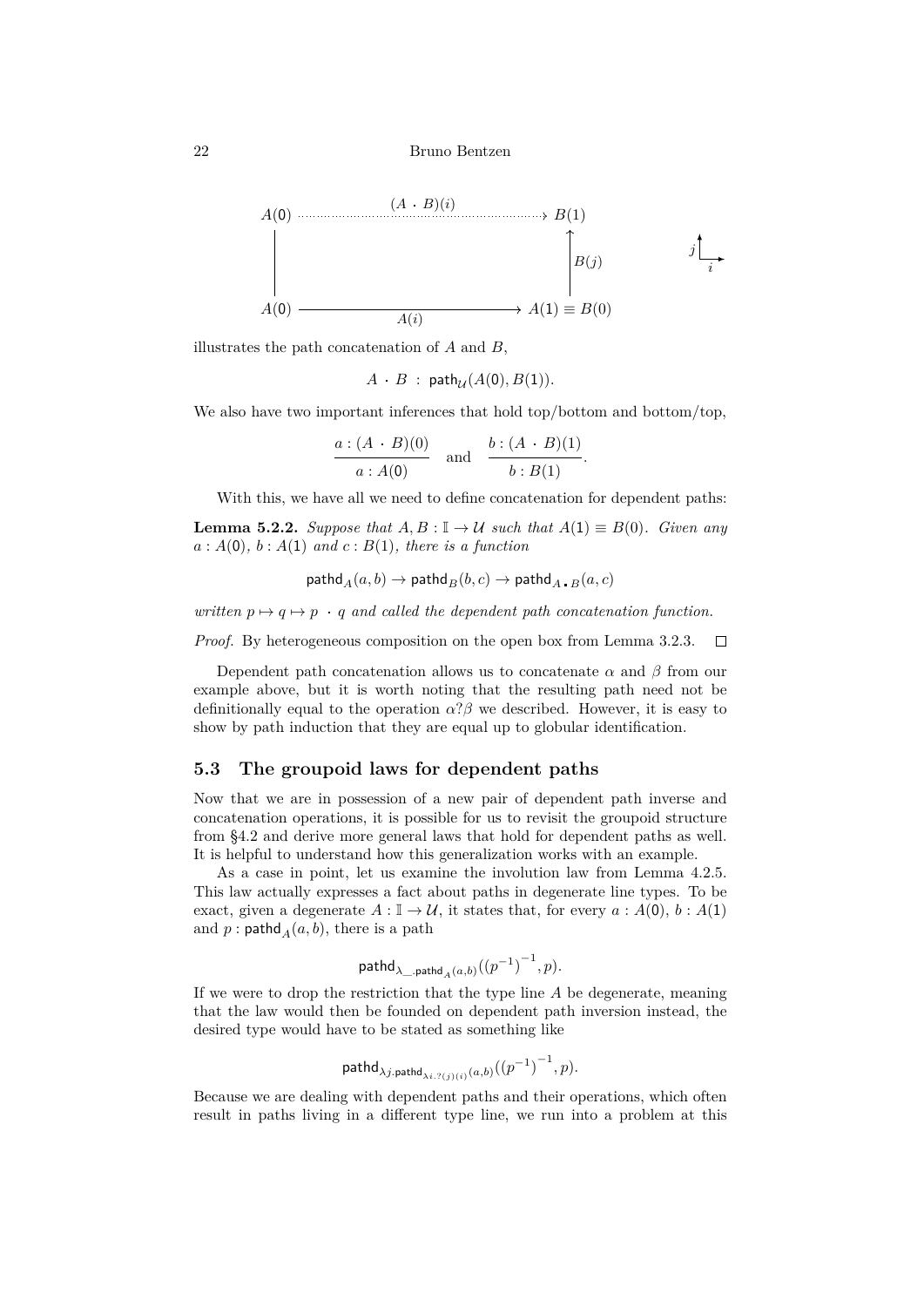$\text{point:} \ \ \text{we need a path from} \ \left(p^{-1}\right)^{-1} \ : \ \textsf{pathd}_{(A^{-1})^{-1}}(a,b) \ \ \text{to} \ \ p \ : \ \textsf{pathd}_{A}(a,b),$ and we must specify in what type line this path lives in. Now, considering that generally  $(A^{-1})^{-1} \neq A$ , this type line cannot be degenerate. But recall that, by the non-dependent involution law from Lemma 4.2.5, there is a path

$$
\mathsf{inv}_A : \mathsf{path}_{\mathsf{path}_{\mathcal{U}}(A(\mathbf{0}), A(\mathbf{1}))}((A^{-1})^{-1}, A),
$$

so the law we are looking for can be stated as f[ollows](#page-14-0):

**Lemma 5.3.1.** *For every*  $A: \mathbb{I} \to \mathcal{U}$  *with*  $a: A(0)$  *and*  $b: A(1)$ *, we have* 

$$
\mathsf{pathd}_{\lambda j.\mathsf{pathd}_{\lambda i.\mathsf{inv}_A(j)(i)}(a,b)}(\left(p^{-1}\right)^{-1},p)
$$

*for any dependent path p* : pathd<sub>*A*</sub>( $a, b$ )*.* 

The proof argument is similar to those given in the definition of dependent path inversion and composition from Lemmas 5.2.1 and 5.2.2, respectively. It thus follows from a straightforward heterogeneous composition on the open cube constructed for the proof of the non-dependent version of the involution law from Lemma 4.2.5. In fact, all dependent counterparts of the laws proven in §4.2 follow the same pattern: they can all be state[d by](#page-18-0) usin[g thei](#page-21-0)r non-dependent counterparts and proven by a heterogeneous filling of their open cubes. For this reason we will simply omit those results.

## **6 Notable properties of paths**

Before concluding our naive presentation of cubical type theory, we would like to explore two notable properties of paths from a cubical perspective: path induction and the fact that path concatenation operation on the second loop space is commutative.

### **6.1 Path induction**

<span id="page-22-0"></span>We now present a derivation of path induction [18, §1.12.1], a key property that informally states that paths with a free endpoint can be deformed and retracted without changing their essential characteristics. As mentioned before, path induction serves as the elimination rule for the inductive path type in homotopy type theory, where it is taken as prim[itiv](#page-29-0)e. The result considered here corresponds to what is sometimes called based path induction [18]:

**Theorem 6.1.1** (Path induction)**.** *Given a type A* : *U, a term a* : *A and a type*  $family C: \prod_{(x:A)} \mathsf{path}_A(a,x) \rightarrow \mathcal{U},$  we have a function

$$
\text{pathrec}: \prod_{(x:A)} \prod_{(p:\text{path}_A(a,x))} \prod_{(c:C(a,\text{refl}_a))} C(x,p).
$$

*Proof.* We want to construct, for every  $x : A$ ,  $p : \text{path}_A(a, x)$  and  $c : C(a, \text{refl}_a)$ , a term of type  $C(x, p)$ . To obtain such a term, we shall transport c along a type line  $D: \mathbb{I} \to \mathcal{U}$  that goes from  $D(0) := C(a, \text{refl}_a)$  to  $D(1) := C(x, p)$ . For the construction of the desired type line *D* it suffices to consider the halfway meet connection derived in our proof of Lemma 4.1.1: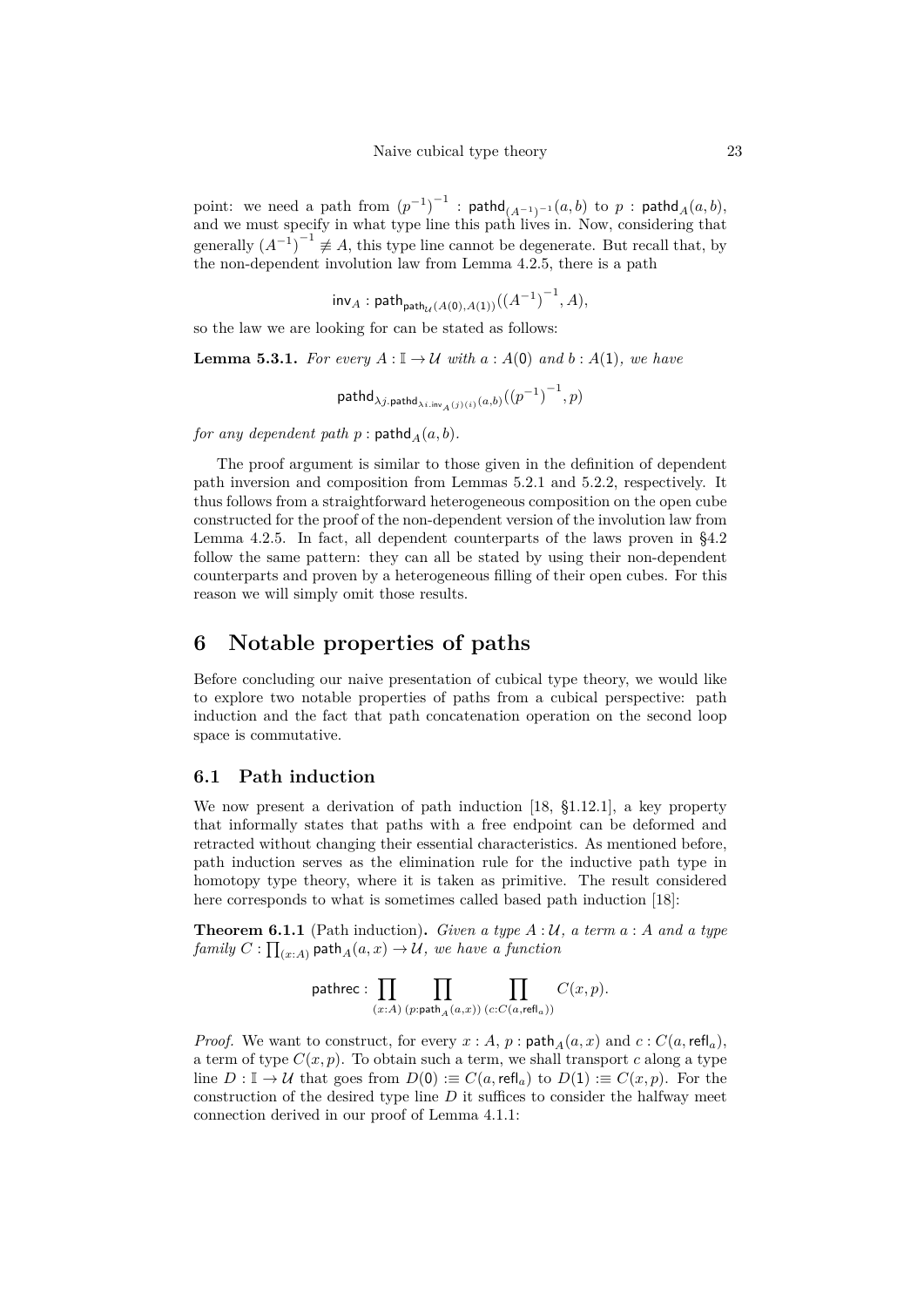

Now it suffices to define our type line as:

$$
D := \lambda i \cdot C(p(i \wedge^* 1), \lambda j \cdot p(i \wedge^* j)) : \mathbb{I} \to \mathcal{U}
$$

because it goes from

$$
D(0) \equiv (\lambda i.C(p(i \wedge^* 1), \lambda j.p(i \wedge^* j)))0
$$
  
\n
$$
\equiv C(p(0 \wedge^* 1), \lambda j.p(0 \wedge^* j))
$$
  
\n
$$
\equiv C(a, \text{refl}_a)
$$

to

$$
D(1) \equiv (\lambda i.C(p(i \wedge^* 1), \lambda j.p(i \wedge^* j)))1
$$
  
\n
$$
\equiv C(p(1 \wedge^* 1), \lambda j.p(1 \wedge^* j))
$$
  
\n
$$
\equiv C(x, \lambda j.p(j))
$$
  
\n
$$
\equiv C(x, p).
$$

To complete the proof we transport  $c: D(0)$  from 0 to 1.

Note that, in the above proof, the  $\eta$ -rule for the path type discussed in §2.1, that is, the requirement that  $p \equiv \lambda j.(p(j))$ , is crucial to the correct specification of endpoints of the type line we are doing the transportation over. Without this rule, it would not be possible to show that  $D(1) \equiv C(x, p)$  and the transportation would give us a term of the wrong type.

In cubical type theory, the computation rule for path induction does not [hold](#page-2-0) "on the nose" like in the case of the eliminator of the inductive path type [18]. Put differently, for a fixed type family  $C: \prod_{(x:A)} \text{path}_A(a,x) \to \mathcal{U}$ , given  $a: A$ and  $c: C(a, \text{refl}_a)$ , in general,

$$
\mathsf{pathrec}(a,\mathsf{refl}_a,c) \not\equiv c.
$$

But this equality can be shown to hold up to a path:

**Lemma 6.1.2** (Path computation [2]). For every  $a : A$  and  $c : C(a, \text{refl}_a)$ , we *have a path of type*

$$
\mathsf{path}_{C(a,\mathsf{refl}_a)}(\mathsf{pathrec}(a,\mathsf{refl}_a,c),c).
$$

*Proof.* By the definition of path ind[uc](#page-27-2)tion, we have a definitional equality

$$
\mathsf{pathrec}(a,\mathsf{refl}_a,c) \equiv c_{\lambda i.C(\mathsf{refl}_a(i \wedge^* 1),\lambda j.\mathsf{refl}_a(i \wedge^* j))}^{\mathsf{0}\leadsto 1}.
$$

We are to find a path from this transported term to *c* in the type  $C(a, \text{refl}_a)$ . First, we note that the transportation induces a path

 $\Box$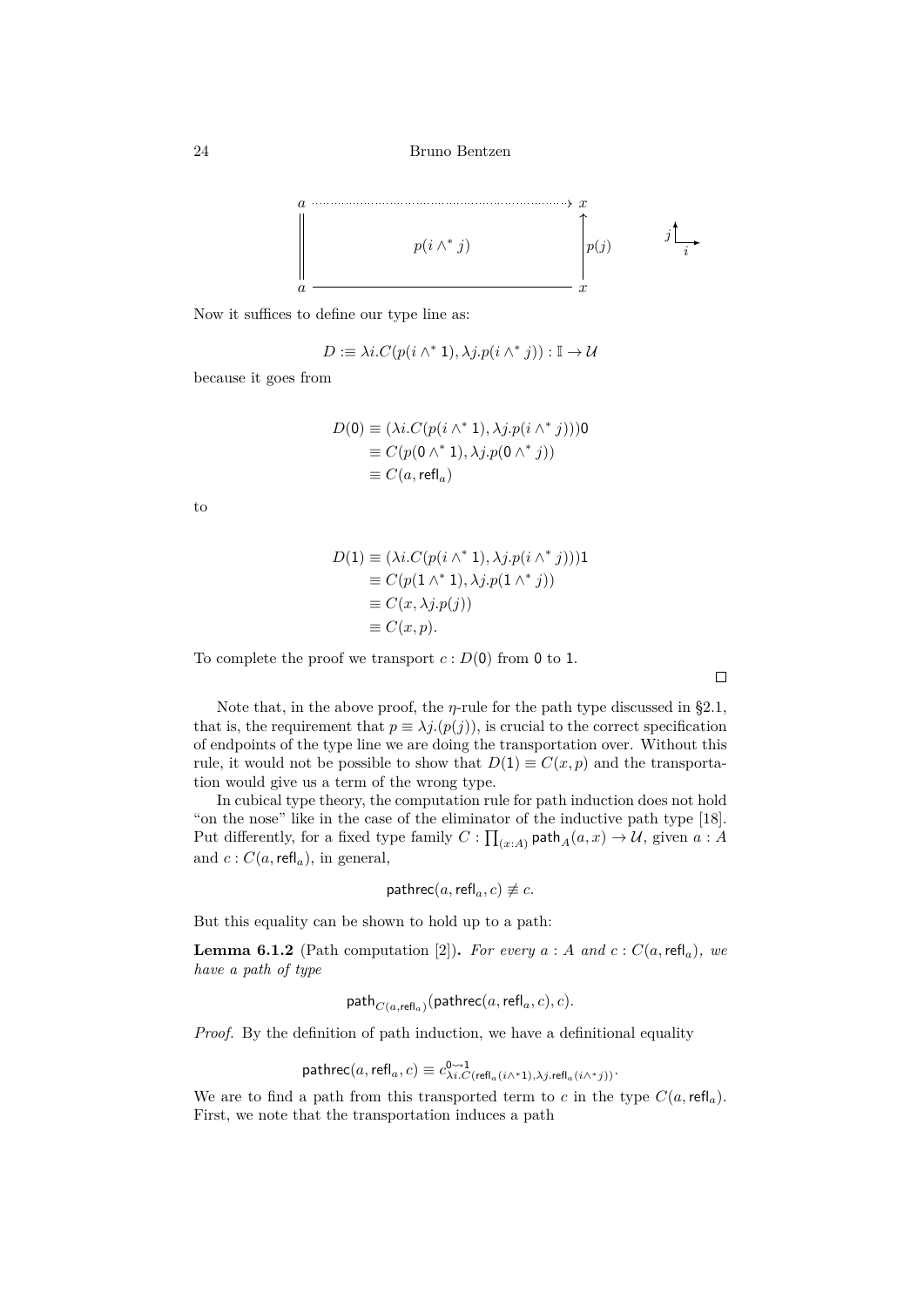# $\lambda i. c_{\lambda i. C(\text{refl}_a(i\wedge^*1), \lambda j. \text{refl}_a(i\wedge^*j))}.$

This path has the right endpoints, since the static transportation from 1 to 1 has no effect, being therefore definitionally equal to *c*. But we need a path in the type  $C(a, \text{refl}_a)$  and when we consider the type line the transportation in the constructed path occurs along, it can be seen that this induced path is actually in the type  $C(\text{refl}_a(i \wedge^* 1), \lambda j.\text{refl}_a(i \wedge^* j))$ . This is not the type  $C(a, \text{refl}_a)$  we are looking for because  $a \not\equiv \text{refl}_a(i \wedge^* 1)$  and  $\text{refl}_a \not\equiv \lambda j.\text{refl}_a(i \wedge^* j)$ .

To conclude this proof we will fix this type mismatch with a heterogeneous composition based on the following composition scenario, where the composite is intended to give us the desired path in the type  $C(a, \text{refl}_a)$ :



However, before this can be viewed as a valid heterogeneous composition, we must specify in what type line the operation takes place. We therefore have to define a  $D_i: \mathbb{I} \to \mathcal{U}$  containing the cap and composite as terms inhabiting its initial and terminal endpoints. More explicitly, we need to satisfy the endpoint conditions that  $D_i(0) \equiv C(a, \text{refl}_a) \equiv D_i(1)$ . In the *i*-direction, however, we need  $D_0 \equiv \lambda j.C(\text{refl}_a(j \wedge^* 1), \lambda k.\text{refl}_a(j \wedge^* k))$  and  $D_1 \equiv \lambda j.C(a,\text{refl}_a)$ .

First we construct by composition an otherwise degenerated square with  $\text{refl}_a(k \wedge^* 1)$  as the right face. The composition scenario consists of degenerate squares in the bottom, front, back, and left and  $\text{refl}_a(k \wedge^* 1)$  in the right:



Finally, we set  $D_i := \lambda k.C(\alpha(k)(i), \lambda j$ .fill<sub>j</sub> $(\alpha(k)(i)))$ . Now, to check that the type line  $D_i$  has the correct endpoints we observe that for either  $\epsilon = 0$  or  $\epsilon = 1$ :

$$
D_i(\epsilon) \equiv (\lambda i.C(\alpha(k)(i), \lambda j. \text{fill}_j(\alpha(k)(i))))(\epsilon)
$$
  
\n
$$
\equiv C(\alpha(\epsilon)(i), \lambda j. \text{fill}_j(\alpha(\epsilon)(i)))
$$
  
\n
$$
\equiv C(a, \lambda j.a).
$$

In the *i*-direction, for  $i = 0$  we have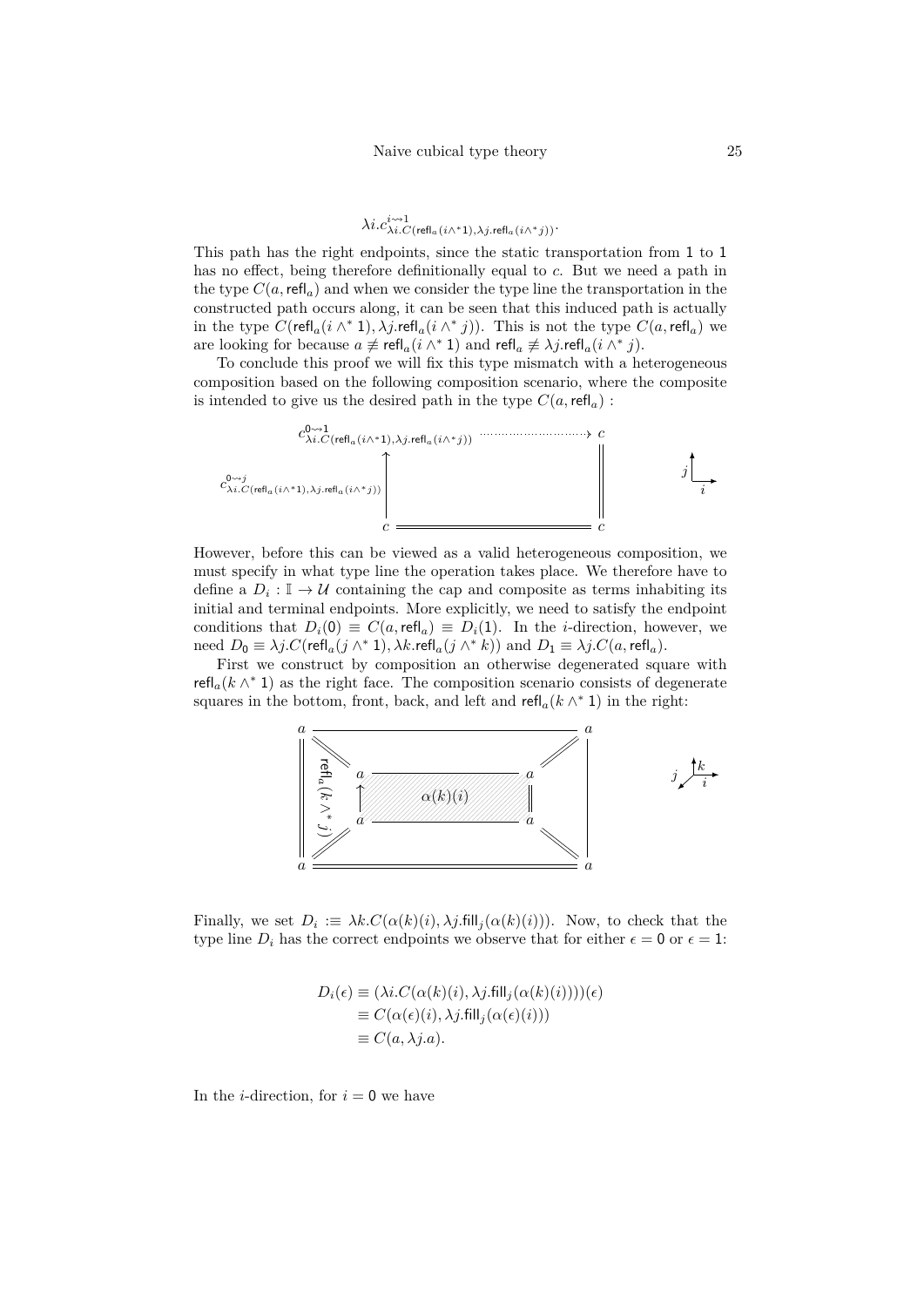$$
D_0 \equiv \lambda k \cdot C(\alpha(k)(0), \lambda j \cdot \text{fill}_j(\alpha(k)(0)))
$$
  

$$
\equiv \lambda k \cdot C(\text{refl}_a(k \wedge^* 1), \lambda j \cdot \text{refl}_a(k \wedge^* j)),
$$

and for  $i = 1$ 

$$
D_1 \equiv \lambda k \cdot C(\alpha(k)(1), \lambda j \cdot \text{fill}_j(\alpha(k)(1)))
$$
  

$$
\equiv \lambda k \cdot C(a, \lambda j \cdot a).
$$

 $\Box$ 

The proof above is inspired by an argument given by Angiuli [2, pp.54–56], who considered a slightly different definition of path induction based on the folklore result that  $\sum_{(x:A)}$  path $_A(a,x)$  is contractible with center  $\langle a, \text{refl}_a \rangle$  and that type families respect paths in their indexing type.

In the presence of higher inductive types [10, 13], the inducti[ve](#page-27-2) path type from homotopy type theory [18] can be recovered as a higher inductive type freely generated by reflexivity [10]. Path induction then acts strictly on reflexivity, since it is given as a specific generator that can be recognized by the eliminator, and this allows for a strict compu[tat](#page-28-7)i[on](#page-28-5) rule. This inductive path type can be shown to be eq[uiva](#page-29-0)lent to the path type [10], meaning that, by univalence, the inductive path t[ype](#page-28-7) is the path type up to a path.

#### **6.2 The Eckmann–Hilton argument**

In homotopy type theory, paths from a point to itself [are](#page-28-7) called loops. Thus, given a type *A* and a point  $a : A$ , the loop space  $\Omega(A, a)$  is defined to be the type of loops  $\textsf{path}_A(a, a)$ . When the loop space of a loop space is considered, we have the second loop space  $\Omega^2(A, a)$ , which is the type  $\mathsf{path}_{\mathsf{path}_A(a, a)}(\mathsf{refl}_a, \mathsf{refl}_a)$ .

The Eckmann–Hilton argument is one interesting result about the second loop space that states that path concatenation is commutative. It is inspired by a classical result in homotopy theory and proven by path induction in homotopy type theory [18, thm.2.1.6]. We adapt this proof in what follows:

**Theorem 6.2.1** (Eckmann–Hilton). For any  $\alpha, \beta : \Omega^2(A, a)$ , there is a path

$$
\mathsf{path}_{\Omega^2(A,a)}(\alpha \cdot \beta, \beta \cdot \alpha)
$$

*Proof.* It is easier to prove a stronger statement that holds more generally for any two-dimensional globular paths by path induction, and then derive the intended claim as a special case. So, given paths  $\alpha$ : path<sub>path<sub>A</sub>(*a*,*b*)</sub>(*p*,*q*) and  $\beta$ : path<sub>path<sub>*A*</sub>(*b*,*c*)</sub>(*r*,*s*), first we define a right whiskering operation

$$
\alpha_{-r} \ r : \mathsf{path}_{\mathsf{path}_A(a,c)}(p \cdot r, q \cdot r)
$$

in the obvious way such that the following composition holds, with  $\alpha$  at the bottom: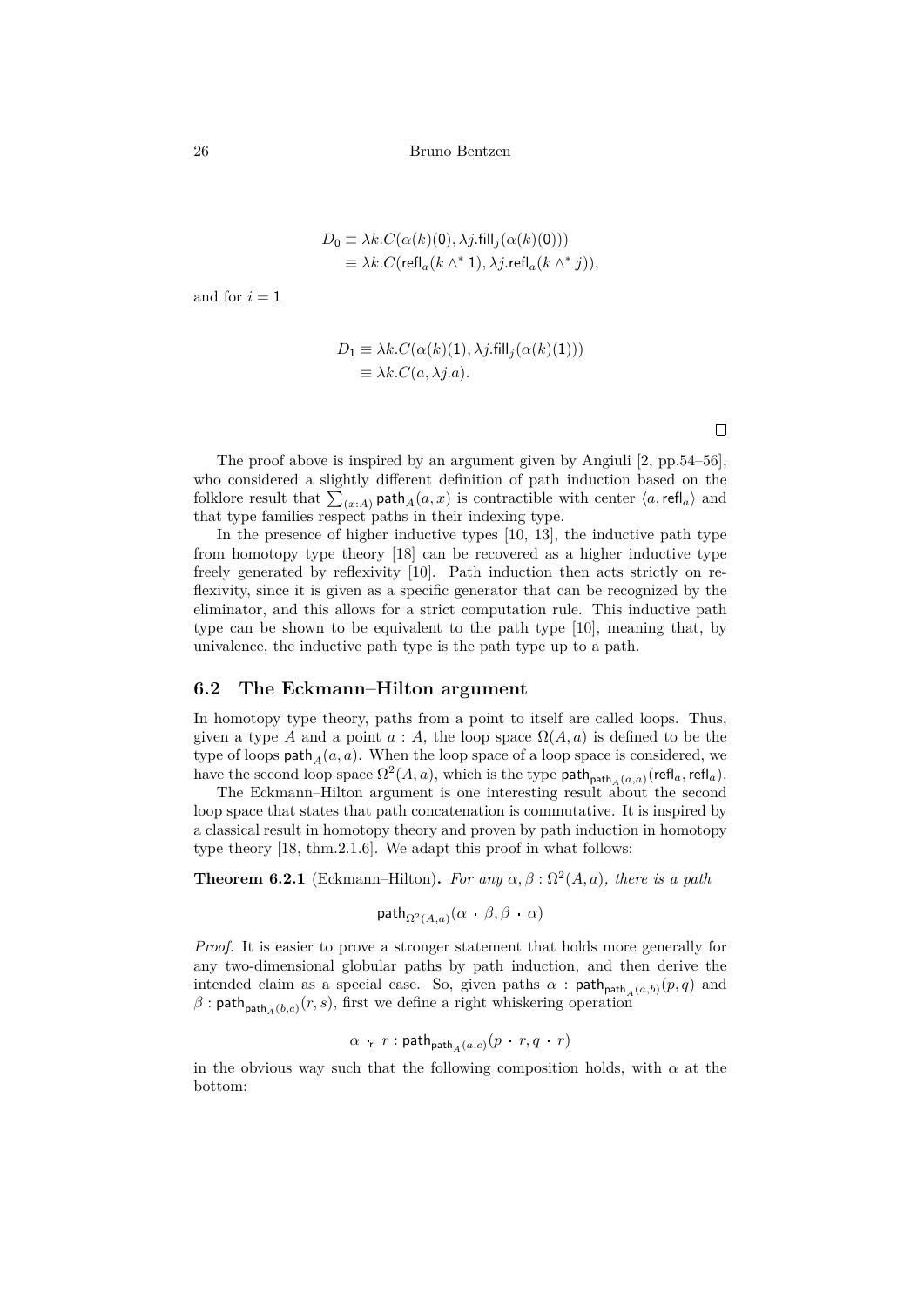

then we define left whiskering

$$
p+\beta:{\sf path}_{{\sf path}_A(a,c)}(p+r,p+s)
$$

by composition on a similar open cube but with *β* at the right:



It is easy to see by path induction on  $\alpha$ ,  $\beta$ ,  $p$ , and  $r$  that there exists a path

$$
\mathsf{path}_{\mathsf{path}_{\mathsf{path}_A(a,c)}(p\cdot r,q\cdot s)}((\alpha\cdot r)^{\mathsf{T}}\cdot(q\cdot\beta),(p\cdot\beta)\cdot(\alpha\cdot\mathsf{r}^s)).
$$

Now let  $p \equiv q \equiv r \equiv s \equiv \text{refl}_a$ . Since reflexivity is both a right and left unit for path concatenation (as shown in Lemmas 4.2.1 and 4.2.2), the above proposition demonstrates our intended claim.

 $\Box$ 

The Eckmann–Hilton argument has b[een pr](#page-12-1)ove[d very](#page-12-2) recently for De Morgan cubes in a purely cubical way that avoids path induction [9]. The key element that makes this proof possible is a transportation from 0 to 1 along a *j*-type line of paths from  $\alpha_r(j)$   $\cdot \beta_l(j)$  to  $\beta_l(j)$   $\cdot \alpha_r(j)$  in  $\Omega(A, a)$ , constructed using function application, path concatenation, and the right and left unit, where

$$
\begin{aligned} \alpha_{\mathsf{r}}(j):=&\mathsf{ap}_{\lambda p.\mathsf{ru}_p^{-1}(j)}(\alpha): \mathsf{path}_{\Omega(A,a)}(\mathsf{ru}_{\mathsf{refl}_a}^{-1}(j),\mathsf{ru}_{\mathsf{refl}_a}^{-1}(j))\\ \beta_{\mathsf{l}}(j):=&\mathsf{ap}_{\lambda p.\mathsf{lu}_p^{-1}(j)}(\beta): \mathsf{path}_{\Omega(A,a)}(\mathsf{lu}_{\mathsf{refl}_a}^{-1}(j),\mathsf{lu}_{\mathsf{refl}_a}^{-1}(j)).\end{aligned}
$$

This type is actually well-formed for De Morgan cubes because it can be shown that  $ru_{refl_x} \equiv lu_{refl_x}$ , for all  $x : A$ , using proofs of the right and left unit laws based on essentially the same compositions, except that they make use of the built-in connections that act strongly on reflexivity terms. This definitional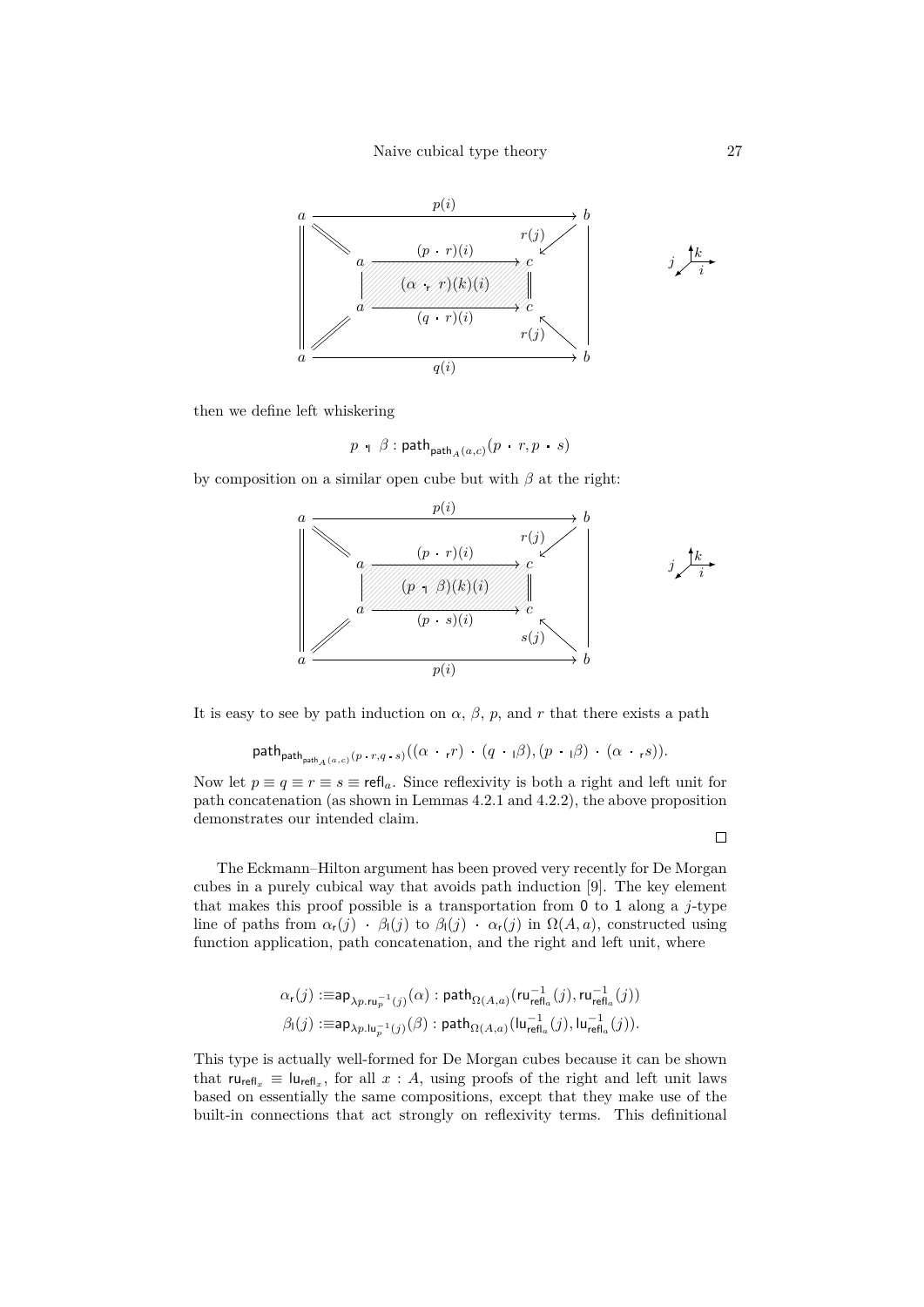equality, however, does not hold for cartesian cubes and their weak connections, so a direct cubical proof would have to rely on a different strategy.

## **7 Directions for future work**

There is much to be done yet in order to provide a cubical alternative to the informal type theory project of the homotopy type theory book [18]. We view this paper as opening up many possibilities for future work, including informal cubical accounts of the higher groupoid structure of type formers, univalence, higher inductive types, homotopy *n*-types, and the development of mathematics such as homotopy theory, category theory, or set theory.

Part of the proofs contained in this paper have been formalize[d in](#page-29-0) the proof assistants Cubical Agda [19] and redtt [17], and are available online.<sup>3</sup>

## **Notes**

<sup>1</sup> In homotopy type theory[, th](#page-29-2)e type of path[s is](#page-29-1) usually referred to as the identity type and its inhabitants are treated as witnesses that two objects are equal. We will avoid this terminology here given that it is open to question whether the highly technical conception of a path in higher-dimensional type theory is indeed capable of reflecting ordinary mathematical equality [15, 7]. Because the identity type is inductively defined in homotopy type theory, we shall sometimes refer to it as the "inductive path type" throughout the text.

<sup>2</sup> The author wishes to thank Loïc Pujet for this suggestion.

 $^3$  See e.g.  $\,$  https://github.com/RedPRL/redtt/blob/master/library/prelude/path.red for some basic constructions for paths in the cartesian style, including function extensionality and [fu](#page-28-8)n[ct](#page-28-9)ion application, path inversion and concatenation, and path induction and its computation rule. For proofs of the groupoid laws using De Morgan cubes, see also https: //github.com/agda/cubical/blob/master/Cubical/Foundations/GroupoidLaws.agda.

**Acknowledgments** The author wishes to thank Carlo Angiuli, Steve Awodey, Evan Cavallo, Robert Harper, Anders Mörtberg, and two anonymous r[eferees](https://github.com/agda/cubical/blob/master/Cubical/Foundations/GroupoidLaws.agda) [for helpful comments on an earlier draft of this paper. This work was supp](https://github.com/agda/cubical/blob/master/Cubical/Foundations/GroupoidLaws.agda)orted by the US Air Force Office of Scientific Research (AFOSR) grant FA9550-18-1- 0120. Any opinions, findings and conclusions or recommendations expressed in this material are those of the author and do not necessarily reflect the views of the AFOSR.

## **References**

- [1] Thorsten Altenkirch. Naïve type theory. In *Reflections on the Foundations of Mathematics*, pages 101–136. Springer, 2019. URL: https://doi.org/ 10.1007/978-3-030-15655-8\_5.
- <span id="page-27-1"></span>[2] Carlo Angiuli. *Computational semantics of Cartesian cubical type theory*. PhD thesis, Carnegie Mellon University, 2019. URL: [https://www.cs.](https://doi.org/10.1007/978-3-030-15655-8_5) [cmu.edu/~cangiuli/thesis/the](https://doi.org/10.1007/978-3-030-15655-8_5)sis.pdf.
- <span id="page-27-2"></span><span id="page-27-0"></span>[3] Carlo Angiuli, Guillaume Brunerie, Thierry Coquand, Kuen-Bang Hou (Favonia), Robert Harper, and Daniel Licata. Synt[ax and models of](https://www.cs.cmu.edu/~cangiuli/thesis/thesis.pdf) [cartesian cubical type theory. URL:](https://www.cs.cmu.edu/~cangiuli/thesis/thesis.pdf) https://github.com/dlicata335/ cart-cube, 2019. Preprint.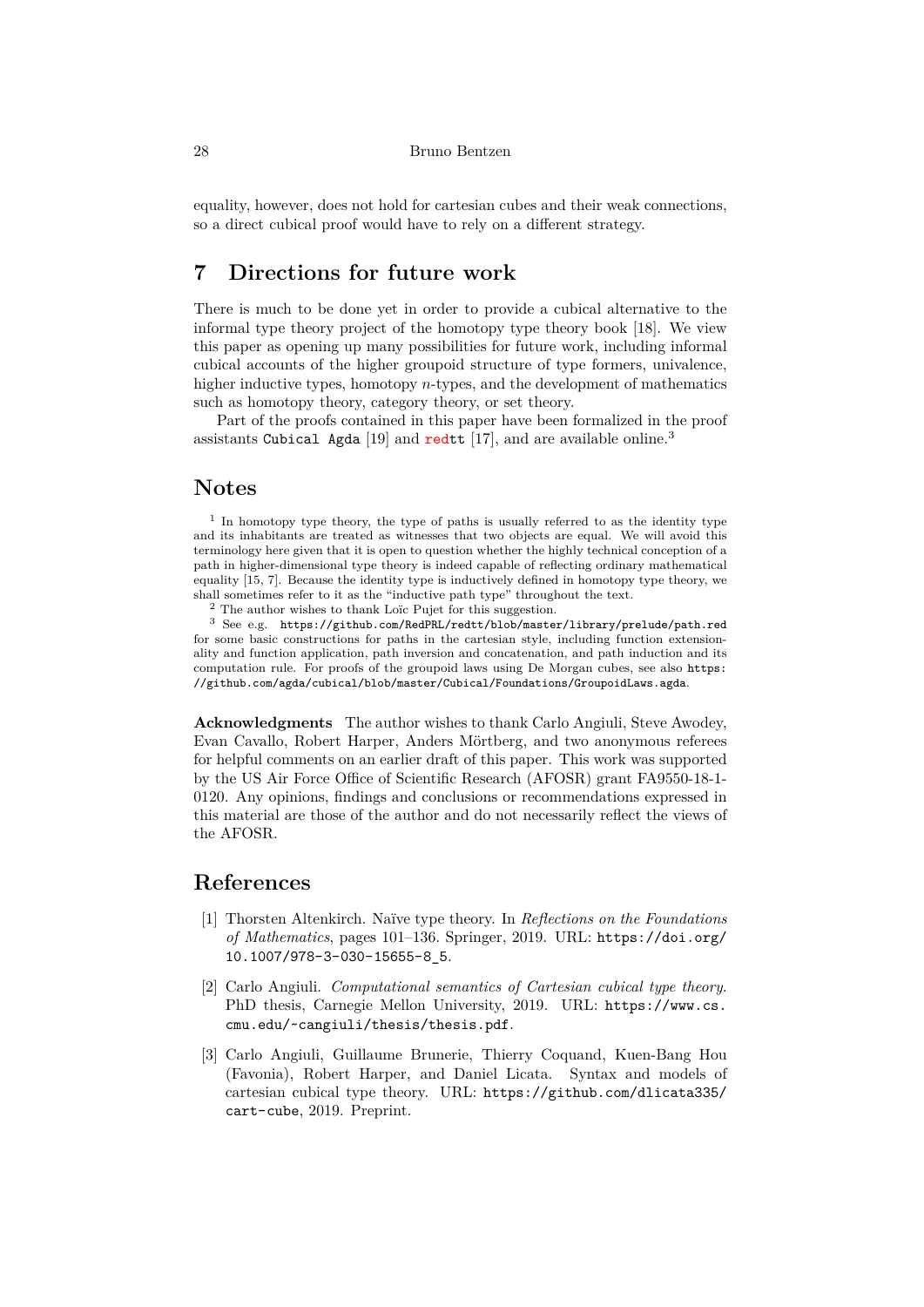- [4] Carlo Angiuli, Kuen-Bang Hou (Favonia), and Robert Harper. Computational higher type theory iii: Univalent universes and exact equality. URL: https://arxiv.org/abs/1712.01800, 2018. Preprint.
- <span id="page-28-1"></span>[5] Steve Awodey. A cubical model of homotopy type theory. *Annals of Pure and Applied Logic*, 169(12):1270–1294, 2018. URL: https://doi.org/10. [1016/j.apal.2018.08.002](https://arxiv.org/abs/1712.01800).
- <span id="page-28-4"></span>[6] Steve Awodey and Michael A Warren. Homotopy theoretic models of identity types. *Mathematical Proceedings of [the Cambridge Philo]( https://doi.org/10.1016/j.apal.2018.08.002)sophical Society*, 146(1):45–55, 2009. URL: https://doi.org/10.1017/ [S0305004108001783]( https://doi.org/10.1016/j.apal.2018.08.002).
- <span id="page-28-6"></span>[7] Bruno Bentzen. On different ways of being equal. *Erkenntnis*, 2020. URL: https://doi.org/10.1007/s10670-020-00[275-8](https://doi.org/10.1017/S0305004108001783).
- <span id="page-28-9"></span>[8] [Marc Bezem, Thierr](https://doi.org/10.1017/S0305004108001783)y Coquand, and Simon Huber. A Model of Type Theory in Cubical Sets. In Ralph Matthes and Aleksy Schubert, editors, *[19th International Conference on Types for](https://doi.org/10.1007/s10670-020-00275-8) Proofs and Programs (TYPES 2013)*, volume 26 of *Leibniz International Proceedings in Informatics (LIPIcs)*, pages 107–128, Dagstuhl, Germany, 2014. Schloss Dagstuhl–Leibniz-Zentrum fuer Informatik.
- [9] Guillaume Brunerie, Axel Ljungström, and Anders Mörtberg. Synthetic cohomology theory in cubical agda. URL: https://staff.math.su.se/ anders.mortberg/papers/zcohomology.pdf, 2021.
- [10] Evan Cavallo and Robert Harper. Computational Higher Type Theory IV: Inductive Types. URL: https://arxiv.[org/pdf/1801.01568.pdf](https://staff.math.su.se/anders.mortberg/papers/zcohomology.pdf), 01 [2018. Preprint.](https://staff.math.su.se/anders.mortberg/papers/zcohomology.pdf)
- <span id="page-28-7"></span>[11] Cyril Cohen, Thierry Coquand, Simon Huber, and Anders Mörtberg. Cubical Type Theory: A Co[nstructive Interpretation of the Univalence A](https://arxiv.org/pdf/1801.01568.pdf)xiom. In Tarmo Uustalu, editor, *21st International Conference on Types for Proofs and Programs (TYPES 2015)*, volume 69 of *Leibniz International Proceedings in Informatics (LIPIcs)*, pages 5:1–5:34, Dagstuhl, Germany, 2018. Schloss Dagstuhl–Leibniz-Zentrum fuer Informatik.
- <span id="page-28-0"></span>[12] Robert L. Constable. Naïve computational type theory. In Helmut Schwichtenberg and Ralf Steinbrüggen, editors, *Proof and System-Reliability*, pages 213–259. Springer Netherlands, Dordrecht, 2002. URL: https://doi.org/10.1007/978-94-010-0413-8\_7.
- <span id="page-28-3"></span>[13] Thierry Coquand, Simon Huber, and Anders Mörtberg. On higher inductive types in cubical type theory. In *Proceedings of the 33rd Annual [ACM/IEEE Symposium on Logic in Computer Scie](https://doi.org/10.1007/978-94-010-0413-8_7)nce*, LICS '18, pages 255–264, New York, NY, USA, 2018. ACM.
- <span id="page-28-5"></span>[14] Paul R Halmos. *Naive set theory*. Springer-Verlag, New York, 1974.
- <span id="page-28-8"></span><span id="page-28-2"></span>[15] James Ladyman and Stuart Presnell. Universes and Univalence in Homotopy Type Theory. *The Review of Symbolic Logic*, 3(12):426–455, 2019. URL: https://doi.org/10.1017/S1755020316000460.